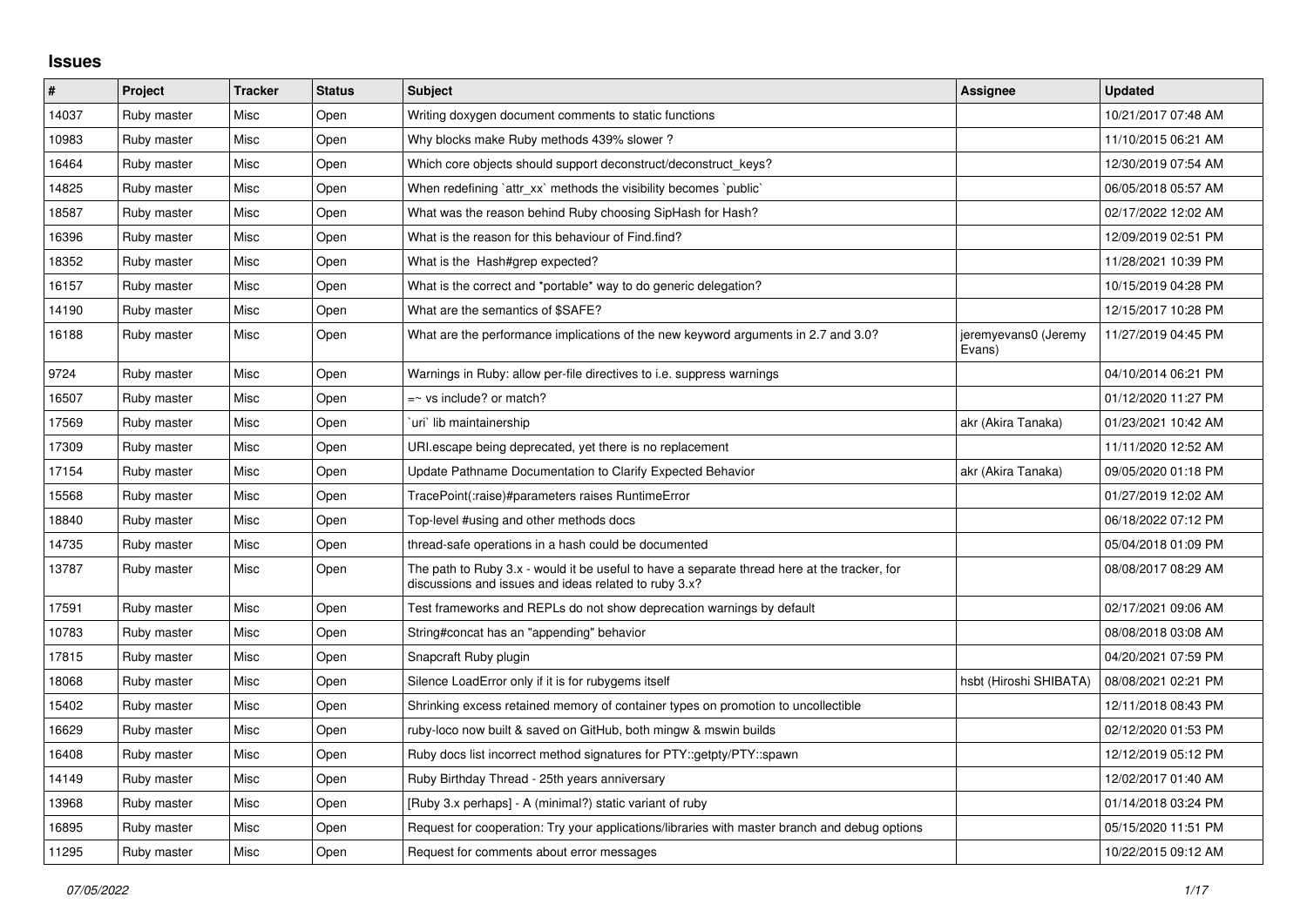| #     | Project     | <b>Tracker</b> | <b>Status</b> | Subject                                                                                                                            | Assignee                     | <b>Updated</b>      |
|-------|-------------|----------------|---------------|------------------------------------------------------------------------------------------------------------------------------------|------------------------------|---------------------|
| 10541 | Ruby master | Misc           | Open          | Remove shorthand string interpolation syntax                                                                                       | matz (Yukihiro<br>Matsumoto) | 10/08/2015 05:44 PM |
| 15802 | Ruby master | Misc           | Open          | Reduce the minimum string buffer size from 127 to 63 bytes                                                                         | ko1 (Koichi Sasada)          | 07/30/2019 04:04 AM |
| 17053 | Ruby master | Misc           | Open          | RDoc for Hash Keys                                                                                                                 |                              | 07/28/2020 01:21 AM |
| 14692 | Ruby master | Misc           | Open          | Question: Ruby stdlib's Option Parser                                                                                              | nobu (Nobuyoshi<br>Nakada)   | 04/22/2018 05:53 AM |
| 18420 | Ruby master | Misc           | Open          | Question about how to handle IO.pipe reader and writer when forking                                                                |                              | 12/22/2021 12:04 AM |
| 18761 | Ruby master | Misc           | Open          | provide an example wasm project                                                                                                    | katei (Yuta Saito)           | 05/23/2022 11:01 AM |
| 13804 | Ruby master | Misc           | Open          | Protected methods cannot be overridden                                                                                             |                              | 08/10/2017 09:41 PM |
| 18150 | Ruby master | Misc           | Open          | Proposal: Deprecate leading zero syntax to declare octals, since it's extremely confusing (and<br>Python 3 removed it too)         |                              | 09/04/2021 03:21 AM |
| 17565 | Ruby master | Misc           | Open          | Prefer use of access(2) in rb_file_load_ok() to check for existence of require'd files                                             |                              | 01/21/2021 08:52 PM |
| 16487 | Ruby master | Misc           | Open          | Potential for SIMD usage in ruby-core                                                                                              |                              | 01/16/2020 05:25 AM |
| 17586 | Ruby master | Misc           | Open          | Please run Windows CI in all std-lib repos                                                                                         |                              | 01/28/2021 02:34 PM |
| 10628 | Ruby master | Misc           | Open          | Peformance of URI module                                                                                                           | naruse (Yui NARUSE)          | 12/26/2014 04:08 PM |
| 13634 | Ruby master | Misc           | Open          | NilClass is lying about respond_to?(:clone)                                                                                        |                              | 06/06/2017 08:27 AM |
| 16114 | Ruby master | Misc           | Open          | Naming of "beginless range"                                                                                                        |                              | 10/08/2019 03:06 PM |
| 16267 | Ruby master | Misc           | Open          | MinGW CI - add to Actions?                                                                                                         |                              | 10/21/2019 01:10 AM |
| 18888 | Ruby master | Misc           | Open          | Migrate ruby-lang.org mail services to Google Domains and Google Workspace                                                         |                              | 06/30/2022 09:14 PM |
| 14770 | Ruby master | Misc           | Open          | [META] DevelopersMeeting                                                                                                           |                              | 05/17/2018 12:28 PM |
| 15007 | Ruby master | Misc           | Open          | Let all Init xxx and extension APIs frequently called from init code paths be considered cold                                      | naruse (Yui NARUSE)          | 12/06/2018 11:05 AM |
| 16160 | Ruby master | Misc           | Open          | Lazy init thread local storage                                                                                                     |                              | 09/22/2019 01:55 AM |
| 18725 | Ruby master | Misc           | Open          | IO#write and IO#wait_writable block for write pipe if read pipe is closed in other thread on<br>OpenBSD                            |                              | 04/13/2022 11:20 PM |
| 10513 | Ruby master | Misc           | Open          | instance_eval yields the receiver, but is documented to yield no arguments                                                         | zzak (Zachary Scott)         | 11/14/2014 10:29 PM |
| 12751 | Ruby master | Misc           | Open          | Incompatibility of Ruby 3                                                                                                          |                              | 09/14/2016 12:48 PM |
| 15744 | Ruby master | Misc           | Open          | Improvement needed to documentation of 'Literals'                                                                                  |                              | 06/24/2019 02:27 AM |
| 17199 | Ruby master | Misc           | Open          | id outputed by inspect and to s output does not allow to find actual object id and vice-versa                                      |                              | 10/20/2020 09:35 PM |
| 16436 | Ruby master | Misc           | Open          | hash missing #last method, make it not so consistent (it has #first)                                                               |                              | 01/06/2021 09:47 AM |
| 15431 | Ruby master | Misc           | Open          | Hashes and arrays should not require commas to seperate values when using new lines                                                |                              | 12/18/2018 11:05 AM |
| 10312 | Ruby master | Misc           | Open          | Give people more control over how the ruby parser sees code and lexical code elements<br>(valid/invalid - toggle options) + macros |                              | 01/20/2016 05:14 PM |
| 15136 | Ruby master | Misc           | Open          | Fix - Wparentheses warnings                                                                                                        |                              | 09/20/2018 09:41 AM |
| 18082 | Ruby master | Misc           | Open          | FileUtils.remove entry secure has inconsistent document                                                                            |                              | 08/17/2021 04:26 PM |
| 13209 | Ruby master | Misc           | Open          | fact.rb in ruby/sample variations                                                                                                  |                              | 02/14/2017 12:10 AM |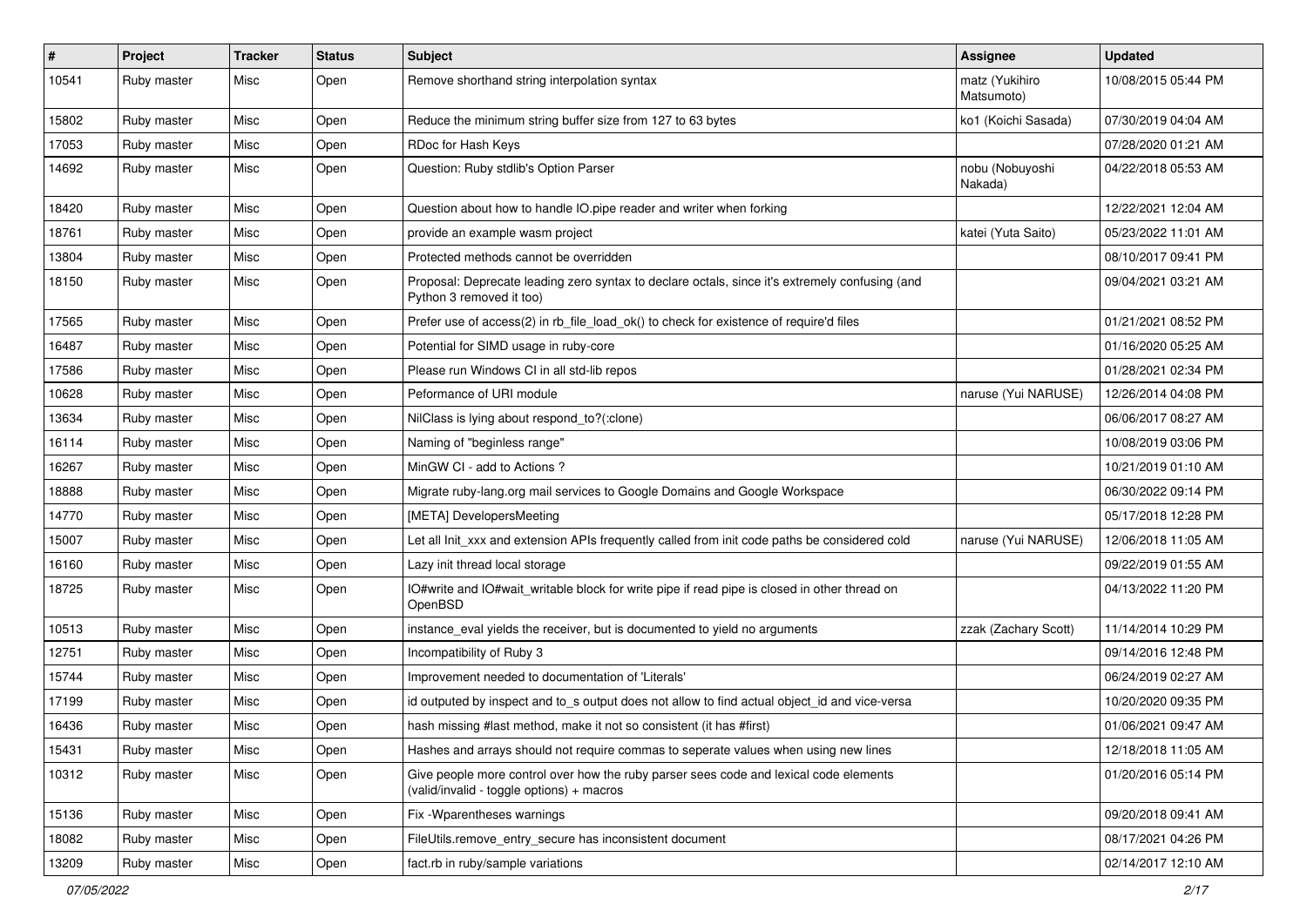| $\vert$ # | Project     | <b>Tracker</b> | <b>Status</b> | <b>Subject</b>                                                                                                                      | Assignee                     | <b>Updated</b>      |
|-----------|-------------|----------------|---------------|-------------------------------------------------------------------------------------------------------------------------------------|------------------------------|---------------------|
| 18891     | Ruby master | Misc           | Open          | Expand tabs in C code                                                                                                               |                              | 07/04/2022 08:02 PM |
| 11355     | Ruby master | Misc           | Open          | Exceptions inheriting from Timeout:: Error should behave the same way                                                               |                              | 07/15/2015 04:59 PM |
| 17174     | Ruby master | Misc           | Open          | 'Error relocating, symbol not found" error when compiling a native extension on Alpine with Ruby<br>$>=2.4$                         |                              | 10/06/2020 11:19 AM |
| 10424     | Ruby master | Misc           | Open          | Error message when sorting NaN                                                                                                      |                              | 10/25/2014 02:13 PM |
| 16235     | Ruby master | Misc           | Open          | ENV assoc spec test does not test invalid name                                                                                      |                              | 10/05/2019 10:53 PM |
| 17637     | Ruby master | Misc           | Open          | Endless ranges with `nil` boundary weird behavior                                                                                   |                              | 02/19/2021 07:57 AM |
| 15510     | Ruby master | Misc           | Open          | Easter egg in Thread.handle interrupt                                                                                               |                              | 01/05/2019 11:53 PM |
| 11783     | Ruby master | Misc           | Open          | Do you have any idea if you have a budgets?                                                                                         |                              | 05/16/2019 09:06 PM |
| 16659     | Ruby master | Misc           | Open          | Documentation on Regexp missing for absence pattern (?~pat)                                                                         |                              | 02/27/2020 04:16 PM |
| 15654     | Ruby master | Misc           | Open          | Documentation for Complex is wrong or misleading                                                                                    |                              | 03/11/2019 11:55 AM |
| 15249     | Ruby master | Misc           | Open          | Documentation for attr_accessor and attr_reader should be corrected                                                                 |                              | 10/23/2018 08:09 PM |
| 14673     | Ruby master | Misc           | Open          | Documentation for `Array#drop` / `drop_while` unclear in regard to modification                                                     |                              | 04/10/2018 09:51 AM |
| 12595     | Ruby master | Misc           | Open          | Documentation                                                                                                                       |                              | 07/18/2016 04:39 PM |
| 15224     | Ruby master | Misc           | Open          | [DOCs] Minor inconsistency in class Array #initialize copy -<br>https://ruby-doc.org/core-2.5.1/Array.html#method-i-initialize_copy |                              | 10/13/2018 02:26 PM |
| 13497     | Ruby master | Misc           | Open          | Docs, code samples, Ripper example                                                                                                  |                              | 04/23/2017 04:27 AM |
| 16803     | Ruby master | Misc           | Open          | Discussion: those internal macros reside in public API headers                                                                      |                              | 05/14/2020 12:27 PM |
| 16130     | Ruby master | Misc           | Open          | [Discussion / Ideas] Finding a good name for the concept of/behind guilds - primarily the NAME                                      |                              | 08/27/2019 04:00 PM |
| 18836     | Ruby master | Misc           | Open          | DevMeeting-2022-07-21                                                                                                               |                              | 06/30/2022 03:26 AM |
| 15418     | Ruby master | Misc           | Open          | Date.parse('2018')                                                                                                                  |                              | 12/15/2018 09:17 PM |
| 17502     | Ruby master | Misc           | Open          | C vs Ruby                                                                                                                           | ko1 (Koichi Sasada)          | 12/02/2021 07:53 PM |
| 17683     | Ruby master | Misc           | Open          | Current status of beginless range (experimental or not)                                                                             |                              | 06/05/2021 07:22 AM |
| 13072     | Ruby master | Misc           | Open          | Current state of date standard library                                                                                              |                              | 09/02/2017 05:38 PM |
| 14760     | Ruby master | Misc           | Open          | cross-thread IO#close semantics                                                                                                     | matz (Yukihiro<br>Matsumoto) | 05/17/2018 08:21 AM |
| 17137     | Ruby master | Misc           | Open          | Cooperation on maintaining official docker ruby images                                                                              |                              | 09/02/2020 05:03 PM |
| 9516      | Ruby master | Misc           | Open          | Consolidate all deprecation messages to one or more helper methods                                                                  |                              | 02/13/2014 05:11 PM |
| 16346     | Ruby master | Misc           | Open          | Confusing macro name: RUBY_MARK_NO_PIN_UNLESS_NULL                                                                                  |                              | 11/13/2019 07:39 AM |
| 12277     | Ruby master | Misc           | Open          | Coding rule: colum number                                                                                                           |                              | 04/13/2016 06:32 PM |
| 17390     | Ruby master | Misc           | Open          | Class and method-level docs for Ractor                                                                                              |                              | 12/13/2020 06:33 PM |
| 11570     | Ruby master | Misc           | Open          | Clarify autoload chaining behavior                                                                                                  |                              | 10/06/2015 04:52 PM |
| 17829     | Ruby master | Misc           | Open          | Clang/LLVM correctness of x64-mingw32 build (`shorten-64-to-32` warnings)                                                           |                              | 04/26/2021 04:23 PM |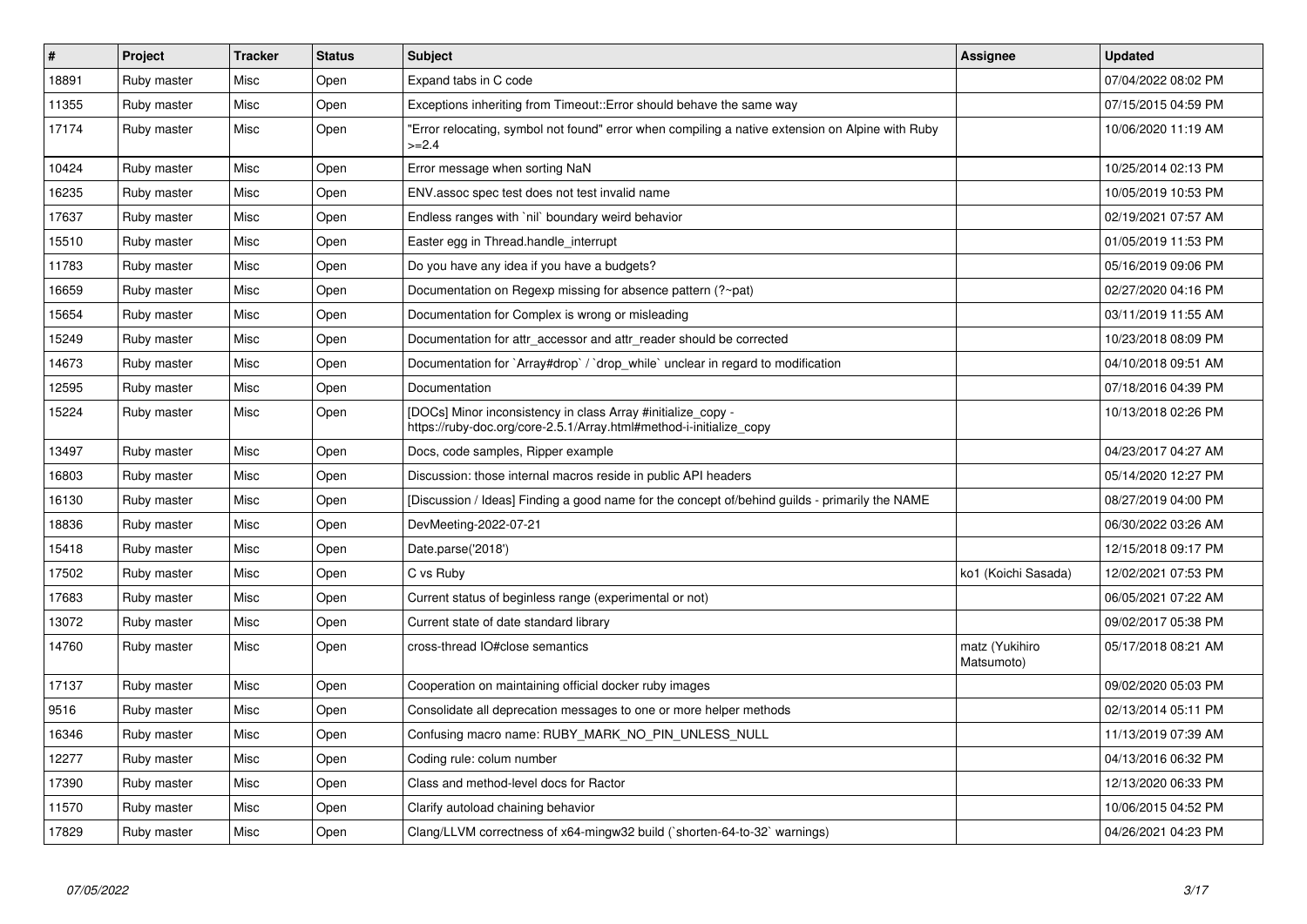| #     | Project     | <b>Tracker</b> | <b>Status</b> | <b>Subject</b>                                                                              | Assignee                        | <b>Updated</b>      |
|-------|-------------|----------------|---------------|---------------------------------------------------------------------------------------------|---------------------------------|---------------------|
| 18726 | Ruby master | Misc           | Open          | CI Error on c99 and c2x                                                                     | shyouhei (Shyouhei<br>Urabe)    | 04/19/2022 09:05 AM |
| 16750 | Ruby master | Misc           | Open          | Change typedef of VALUE for better type checking                                            |                                 | 04/03/2020 02:34 AM |
| 9832  | Ruby master | Misc           | Open          | better concurrency in threads                                                               |                                 | 05/12/2014 12:33 PM |
| 16671 | Ruby master | Misc           | Open          | <b>BASERUBY</b> version policy                                                              |                                 | 03/05/2020 01:11 AM |
| 16678 | Ruby master | Misc           | Open          | Array#values_at has unintuitive behavior when supplied a range starting with negative index |                                 | 03/09/2020 02:06 PM |
| 17399 | Ruby master | Misc           | Open          | Are endless methods experimental?                                                           |                                 | 12/22/2020 07:05 PM |
| 15202 | Ruby master | Misc           | Open          | Adding Coverity Scan to CI to see the result casually                                       |                                 | 10/25/2018 10:50 AM |
| 18248 | Ruby master | Misc           | Open          | Add Feature Triaging Guide                                                                  |                                 | 10/12/2021 03:21 PM |
| 15514 | Ruby master | Misc           | Open          | Add documentation for implicit array decomposition                                          |                                 | 01/10/2019 04:43 PM |
| 14768 | Ruby master | Misc           | Open          | Add documentation for    and &&                                                             |                                 | 05/17/2018 09:45 AM |
| 18404 | Ruby master | Misc           | Open          | 3.1 documentation problems tracking ticket                                                  |                                 | 12/24/2021 03:59 PM |
| 17422 | Ruby master | Misc           | Open          | 3.0 documentation problems tracking ticket                                                  |                                 | 12/24/2020 12:51 PM |
| 12911 | Ruby master | Misc           | Assigned      | Translate docs                                                                              |                                 | 11/24/2021 04:52 AM |
| 17662 | Ruby master | Misc           | Assigned      | The heredoc pattern used in tests does not syntax highlight correctly in many editors       | nobu (Nobuyoshi<br>Nakada)      | 06/30/2021 12:54 PM |
| 16025 | Ruby master | Misc           | Assigned      | 'st_check_for_sizeof_st_index_t' declared as array with a negative size (emscripten)        | nobu (Nobuyoshi<br>Nakada)      | 07/30/2019 11:20 AM |
| 16747 | Ruby master | Misc           | Assigned      | Repository reorganization request                                                           | nobu (Nobuyoshi<br>Nakada)      | 05/22/2020 01:30 PM |
| 18371 | Ruby master | Misc           | Assigned      | Release branches (release information in general)                                           | naruse (Yui NARUSE)             | 03/23/2022 10:32 PM |
| 17376 | Ruby master | Misc           | Assigned      | Reduce number of GitHub Actions                                                             | shyouhei (Shyouhei<br>Urabe)    | 12/10/2020 11:50 AM |
| 10791 | Ruby master | Misc           | Assigned      | [PATCH 1/1] Remove unnecessary passing value from doc for Observable                        |                                 | 08/10/2018 10:51 AM |
| 16124 | Ruby master | Misc           | Assigned      | Let the transient heap belong to objspace                                                   | ko1 (Koichi Sasada)             | 11/18/2019 08:48 AM |
| 16512 | Ruby master | Misc           | Assigned      | Improving `www.ruby-lang.org` reference by merging with `rubyreferences.github.io`          | zverok (Victor Shepelev)        | 02/01/2022 12:28 PM |
| 15806 | Ruby master | Misc           | Assigned      | Explicitly initialise encodings on init to remove branches on encoding lookup               | nobu (Nobuyoshi<br>Nakada)      | 08/29/2019 04:29 AM |
| 13622 | Ruby master | Misc           | Assigned      | Documentation missing                                                                       | stomar (Marcus<br>Stollsteimer) | 06/03/2017 07:27 AM |
| 16630 | Ruby master | Misc           | Assigned      | Deprecate pub/ruby/*snapshot* and use pub/ruby/snapshot/* instead                           | matz (Yukihiro<br>Matsumoto)    | 02/27/2020 09:52 AM |
| 9136  | Ruby master | Misc           | Assigned      | Deprecated Enumerator.new(object, method) bad for BasicObject                               | zzak (Zachary Scott)            | 11/23/2013 03:58 AM |
| 16805 | Ruby master | Misc           | Assigned      | Coroutine's license is unclear                                                              | ReiOdaira (Rei Odaira)          | 07/01/2021 10:09 PM |
| 10560 | Ruby master | Misc           | Assigned      | confusion between $x=x+y$ , $x+=y$ , x.concat(y) and y.each{ z  $x<}$                       | zzak (Zachary Scott)            | 01/05/2018 09:02 PM |
| 15487 | Ruby master | Misc           | Assigned      | Clarify default gems maintanance policy                                                     | hsbt (Hiroshi SHIBATA)          | 12/30/2018 08:42 PM |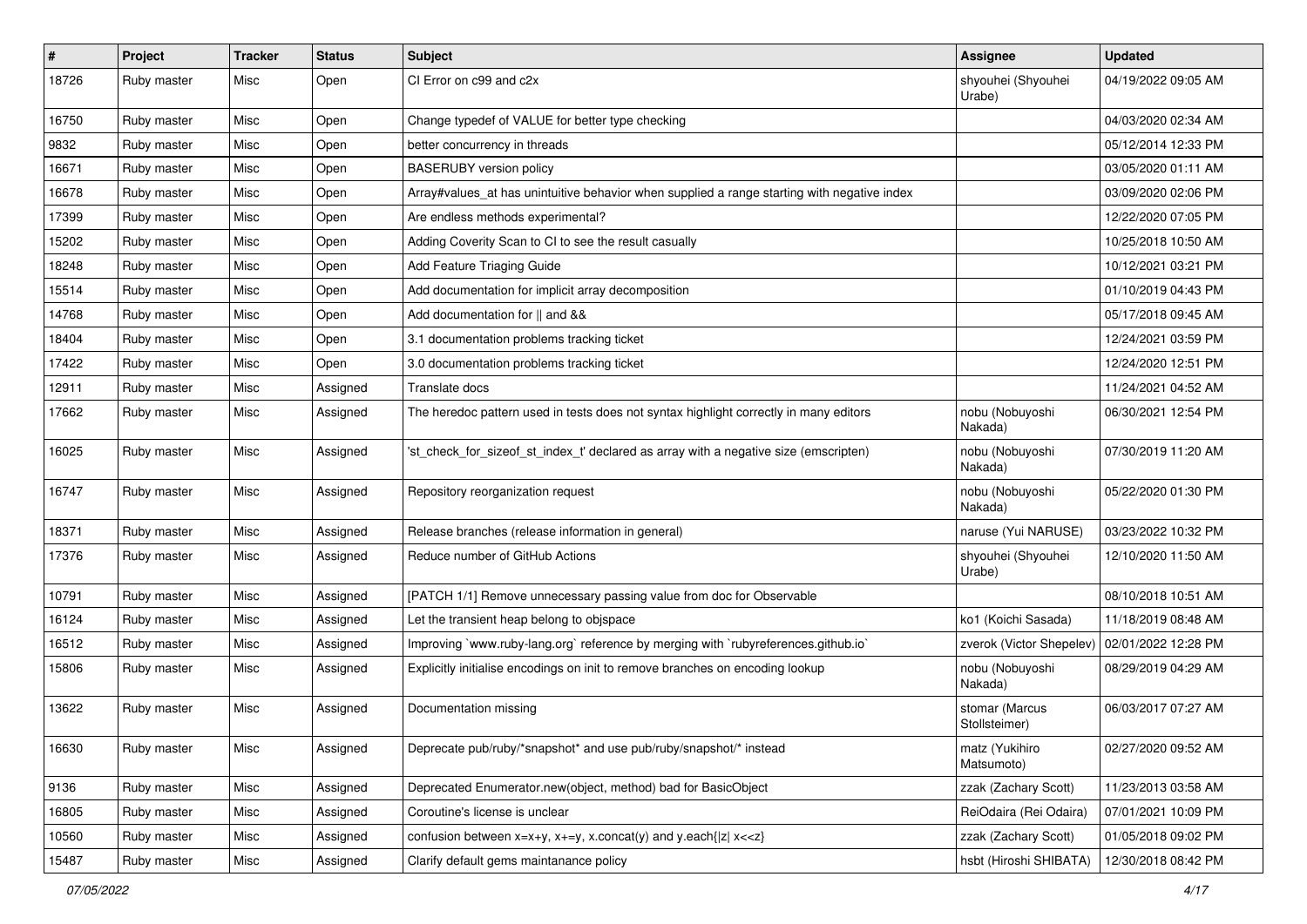| $\vert$ # | Project     | <b>Tracker</b> | <b>Status</b> | <b>Subject</b>                                                                                                     | <b>Assignee</b>                       | <b>Updated</b>      |
|-----------|-------------|----------------|---------------|--------------------------------------------------------------------------------------------------------------------|---------------------------------------|---------------------|
| 17720     | Ruby master | Misc           | Assigned      | Cirrus CI to check non-x86_64 architecture cases by own machines                                                   | jaruga (Jun Aruga)                    | 09/26/2021 10:24 AM |
| 14917     | Ruby master | Misc           | Assigned      | Add RDoc documents to tar ball                                                                                     | aycabta (aycabta.)                    | 07/21/2018 09:29 AM |
| 8061      | Ruby master | Feature        | Open          | 000000000000000                                                                                                    | matz (Yukihiro<br>Matsumoto)          | 12/25/2017 06:15 PM |
| 14800     | Ruby master | Feature        | Open          | Zlib::GzipReader#read does not support 2nd argument                                                                |                                       | 08/26/2019 07:49 PM |
| 18440     | Ruby master | Feature        | Open          | YJIT is enabled if any YJIT tuning options are set                                                                 |                                       | 12/30/2021 08:17 PM |
| 14625     | Ruby master | Feature        | Open          | yield_self accepts an argument, calling to_proc                                                                    |                                       | 03/30/2018 06:52 AM |
| 9401      | Ruby master | Feature        | Open          | Yet another syntax for literal anonymous functions (lambdas)                                                       |                                       | 12/23/2021 11:43 PM |
| 7788      | Ruby master | Feature        | Open          | YAML Tag Schema Support                                                                                            | tenderlovemaking<br>(Aaron Patterson) | 12/25/2017 06:15 PM |
| 11781     | Ruby master | Feature        | Open          | Would it be possible to alias .prepend() towards .unshift() for class Array by default?                            |                                       | 12/09/2015 12:46 PM |
| 16128     | Ruby master | Feature        | Open          | Would it be possible for ruby to warn about case/when menu options separated by a trailing, but<br>accidental ','? |                                       | 08/26/2019 09:56 AM |
| 14723     | Ruby master | Feature        | Open          | [WIP] sleepy GC                                                                                                    |                                       | 05/18/2018 09:13 AM |
| 14348     | Ruby master | Feature        | Open          | win32ole: enable using coclass-es with multiple IDispatch implementations                                          |                                       | 01/10/2018 11:35 AM |
| 9909      | Ruby master | Feature        | Open          | why shouldn't constant lookup check the nesting of module's name                                                   |                                       | 06/07/2014 02:18 AM |
| 17550     | Ruby master | Feature        | Open          | Why no function to get all subdirectories of a directory?                                                          |                                       | 01/18/2021 08:57 AM |
| 18291     | Ruby master | Feature        | Open          | When use $=\sim$ with named group, if regex is on the right side, variable not defined.                            |                                       | 11/06/2021 12:36 PM |
| 16971     | Ruby master | Feature        | Open          | weak_ref&.some_method should behave like object&.some_method                                                       |                                       | 06/19/2020 03:17 PM |
| 15817     | Ruby master | Feature        | Open          | Warnings for undef_method and remove_method on initialize()                                                        |                                       | 05/02/2019 09:11 AM |
| 16755     | Ruby master | Feature        | Open          | warning: `if' at the end of line without an expression                                                             |                                       | 04/03/2020 11:28 PM |
| 10728     | Ruby master | Feature        | Open          | Warning for Fixnum#size to use RbConfig::SIZEOF['long']                                                            |                                       | 01/11/2015 04:23 PM |
| 9613      | Ruby master | Feature        | Open          | Warn about unsafe ossl ciphers                                                                                     |                                       | 09/13/2015 03:27 AM |
| 12589     | Ruby master | Feature        | Open          | VM performance improvement proposal                                                                                |                                       | 02/20/2018 05:00 AM |
| 8404      | Ruby master | Feature        | Open          | virtual, hooked or read only global variabels for ruby only code too                                               |                                       | 05/14/2013 09:19 PM |
| 14602     | Ruby master | Feature        | Open          | Version of dig that raises error if a key is not present                                                           |                                       | 05/25/2022 12:02 PM |
| 18376     | Ruby master | Feature        | Open          | Version comparison API                                                                                             |                                       | 12/30/2021 10:33 AM |
| 12114     | Ruby master | Feature        | Open          | \$VERBOSE = true is being ignored                                                                                  |                                       | 02/26/2016 02:00 PM |
| 9174      | Ruby master | Feature        | Open          | value receiving block for Hash#has_key?                                                                            |                                       | 11/29/2013 06:33 AM |
| 14079     | Ruby master | Feature        | Open          | Validate argument list without calling method                                                                      |                                       | 11/07/2017 03:20 AM |
| 12086     | Ruby master | Feature        | Open          | using: option for instance_eval etc.                                                                               |                                       | 12/29/2019 07:46 PM |
| 12435     | Ruby master | Feature        | Open          | Using connect_nonblock to open TCP connections in Net::HTTP#connect                                                |                                       | 06/06/2016 12:42 AM |
| 10371     | Ruby master | Feature        | Open          | Use Thread#handle_interrupt in MonitorMixin                                                                        |                                       | 12/23/2021 11:43 PM |
| 16684     | Ruby master | Feature        | Open          | Use the word "to" instead of "from" in backtrace                                                                   |                                       | 04/10/2020 07:58 AM |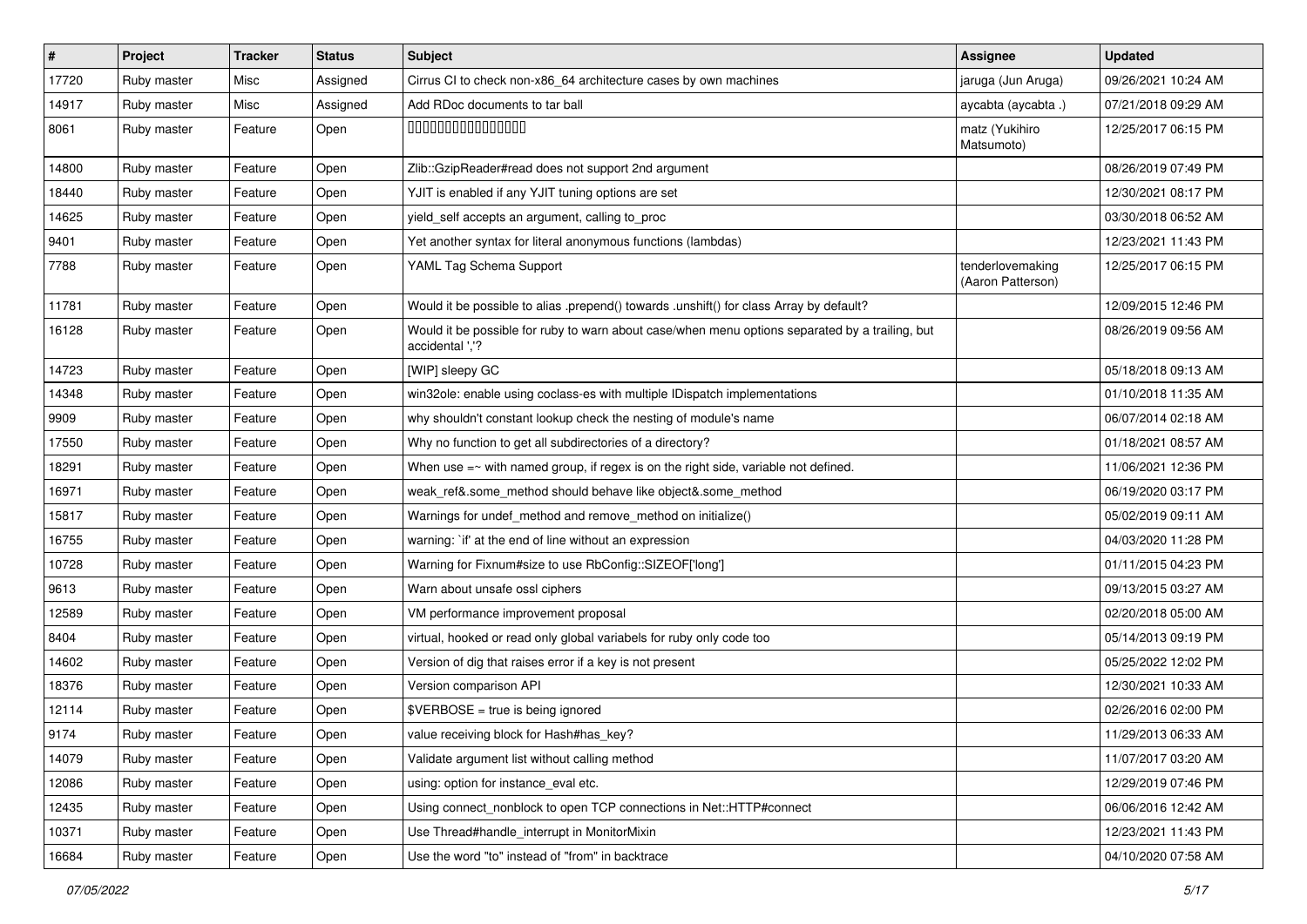| #     | Project     | <b>Tracker</b> | <b>Status</b> | <b>Subject</b>                                                                               | Assignee              | <b>Updated</b>      |
|-------|-------------|----------------|---------------|----------------------------------------------------------------------------------------------|-----------------------|---------------------|
| 12928 | Ruby master | Feature        | Open          | Use socket conect timeout in net stdlib for open timeout                                     |                       | 12/02/2019 09:20 PM |
| 18369 | Ruby master | Feature        | Open          | users.detect(:name, "Dorian") as shorthand for users.detect {  user  user.name == "Dorian" } |                       | 12/03/2021 02:23 PM |
| 10755 | Ruby master | Feature        | Open          | Use rb_define_alias instead of rb_define_method for rb_cHash                                 |                       | 07/27/2021 11:09 AM |
| 14718 | Ruby master | Feature        | Open          | Use jemalloc by default?                                                                     |                       | 03/25/2020 06:38 PM |
| 13881 | Ruby master | Feature        | Open          | Use getcontext/setcontext on OS X                                                            |                       | 09/08/2017 09:13 AM |
| 10251 | Ruby master | Feature        | Open          | URI: Support wildcards (globbing) in no_proxy                                                |                       | 12/16/2015 05:22 AM |
| 14411 | Ruby master | Feature        | Open          | URI#secure?                                                                                  |                       | 02/11/2018 03:44 PM |
| 18639 | Ruby master | Feature        | Open          | Update Unicode data to Unicode Version 15.0.0                                                | duerst (Martin Dürst) | 03/22/2022 07:38 PM |
| 11690 | Ruby master | Feature        | Open          | Update Hash during multiple assignment                                                       |                       | 12/10/2015 12:26 PM |
| 17562 | Ruby master | Feature        | Open          | Update - E option in --help                                                                  |                       | 01/19/2021 05:38 PM |
| 15413 | Ruby master | Feature        | Open          | unmarkable C stack (3rd stack)                                                               |                       | 12/15/2018 01:13 AM |
| 15781 | Ruby master | Feature        | Open          | Unify Method List Introspection?                                                             |                       | 04/21/2019 11:16 PM |
| 17825 | Ruby master | Feature        | Open          | Uniformize Float::INFINITY and Date::infinity.new                                            |                       | 05/04/2021 01:43 AM |
| 18798 | Ruby master | Feature        | Open          | UnboundMethod#==` with inherited classes                                                     |                       | 05/25/2022 12:32 AM |
| 10879 | Ruby master | Feature        | Open          | UnboundMethod#to_proc                                                                        |                       | 02/21/2015 07:56 PM |
| 17950 | Ruby master | Feature        | Open          | Unable to pattern-match against a String key                                                 |                       | 06/15/2021 11:42 AM |
| 12625 | Ruby master | Feature        | Open          | TypeError.assert, ArgumentError.assert                                                       |                       | 08/10/2016 04:36 AM |
| 16471 | Ruby master | Feature        | Open          | Two feature requests for WeakRef: get original object, callback feature                      |                       | 01/02/2020 03:44 PM |
| 17566 | Ruby master | Feature        | Open          | Tune thread QoS / efficiency on macOS                                                        |                       | 01/29/2021 09:16 AM |
| 13763 | Ruby master | Feature        | Open          | Trigger "unused variable warning" for unused variables in parameter lists                    |                       | 11/28/2017 04:49 AM |
| 10237 | Ruby master | Feature        | Open          | Transform all elements of one Encoding into another Encoding for Array and Hash              |                       | 01/05/2018 09:01 PM |
| 8272  | Ruby master | Feature        | Open          | Transfer feature tracking to CommonRuby                                                      |                       | 12/23/2021 11:40 PM |
| 15031 | Ruby master | Feature        | Open          | T_RANGE for testing whether object is a Range                                                |                       | 08/27/2018 11:45 AM |
| 15854 | Ruby master | Feature        | Open          | Tracing instance variable assignment                                                         | ko1 (Koichi Sasada)   | 07/29/2019 07:13 AM |
| 10589 | Ruby master | Feature        | Open          | [TracePoint API] Make THREAD_{BEGIN, END} events return some context information             |                       | 12/11/2014 04:27 PM |
| 16673 | Ruby master | Feature        | Open          | total timeout for Net::HTTP                                                                  |                       | 03/07/2020 06:25 AM |
| 10238 | Ruby master | Feature        | Open          | todo: remove dependency on malloc_usable_size                                                | ko1 (Koichi Sasada)   | 12/10/2020 09:20 AM |
| 10519 | Ruby master | Feature        | Open          | <b>TLS Renegotiation</b>                                                                     |                       | 09/13/2015 03:29 AM |
| 16637 | Ruby master | Feature        | Open          | Time#to s and Date#to s accept strftime format string                                        |                       | 02/17/2020 09:46 PM |
| 12173 | Ruby master | Feature        | Open          | `Time#till now`                                                                              |                       | 03/16/2016 10:19 AM |
| 18033 | Ruby master | Feature        | Open          | Time.new to parse a string                                                                   |                       | 12/07/2021 02:15 PM |
| 10949 | Ruby master | Feature        | Open          | Time is WB unprotected                                                                       |                       | 07/23/2015 05:55 PM |
| 10658 | Ruby master | Feature        | Open          | ThreadGroup local variables                                                                  |                       | 01/28/2016 07:20 AM |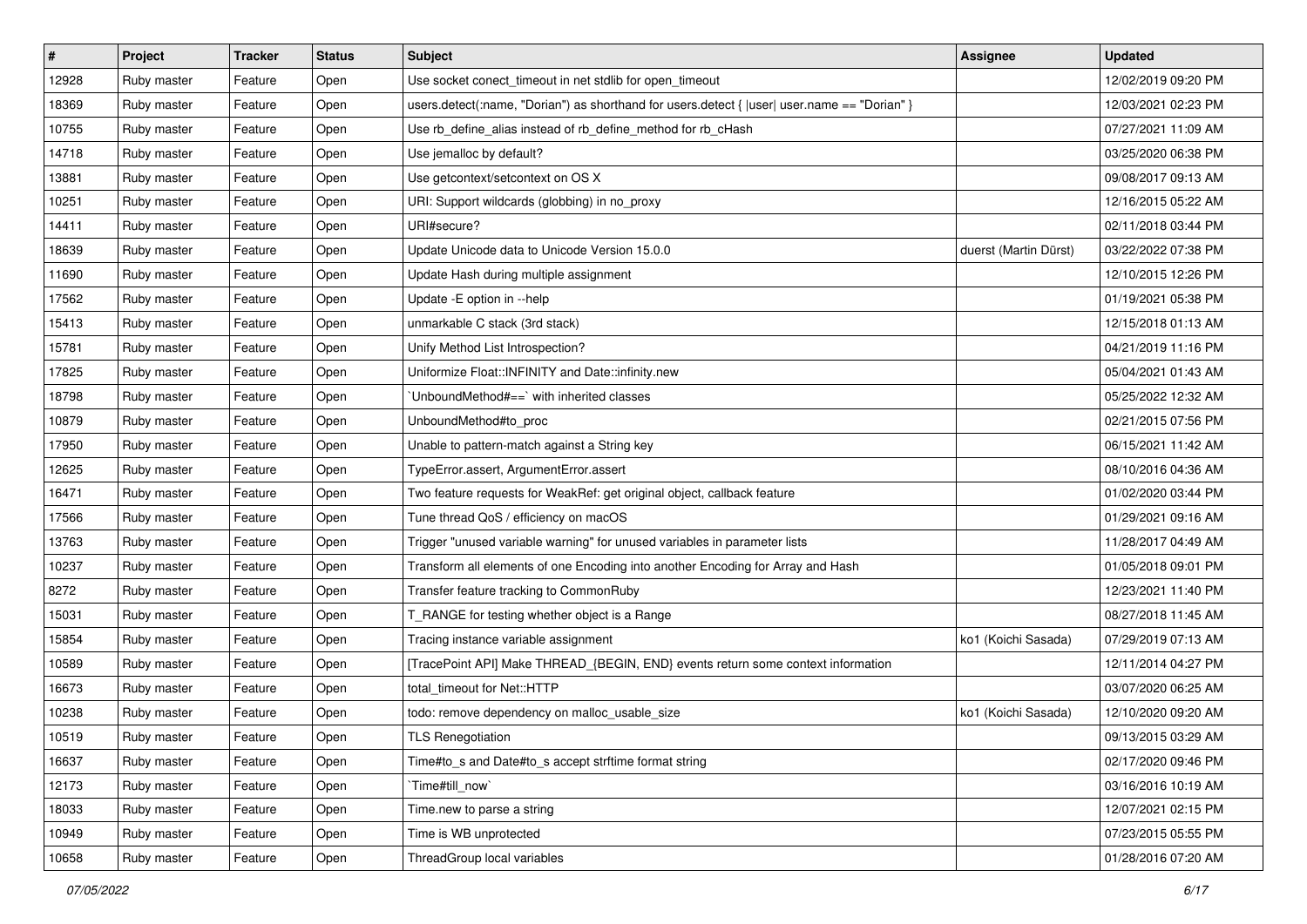| $\sharp$ | Project     | <b>Tracker</b> | <b>Status</b> | <b>Subject</b>                                                                                 | <b>Assignee</b>                         | <b>Updated</b>      |
|----------|-------------|----------------|---------------|------------------------------------------------------------------------------------------------|-----------------------------------------|---------------------|
| 13557    | Ruby master | Feature        | Open          | there's no way to pass backtrace locations as a massaged backtrace                             |                                         | 06/24/2019 08:21 PM |
| 10175    | Ruby master | Feature        | Open          | There's no reason to prefer Proc.new over Kernel#proc anymore                                  |                                         | 11/10/2014 11:07 PM |
| 8478     | Ruby master | Feature        | Open          | The hash returned by Enumerable#group_by should have an empty array for its default value      | matz (Yukihiro<br>Matsumoto)            | 06/04/2013 03:56 PM |
| 14601    | Ruby master | Feature        | Open          | test-all & ruby/test_m17n_comb.rb - fixup                                                      |                                         | 08/26/2019 07:30 PM |
| 8896     | Ruby master | Feature        | Open          | #tap with missing block                                                                        |                                         | 12/23/2021 11:43 PM |
| 18136    | Ruby master | Feature        | Open          | take_while_after                                                                               |                                         | 01/28/2022 06:23 AM |
| 13512    | Ruby master | Feature        | Open          | <b>System Threads</b>                                                                          | ko1 (Koichi Sasada)                     | 07/14/2017 07:08 AM |
| 11428    | Ruby master | Feature        | Open          | system/exec/etc. should to_s their argument to restore Pathname functionality as it was in 1.8 |                                         | 11/06/2016 02:17 AM |
| 11939    | Ruby master | Feature        | Open          | Syntax sugar to apply a method replace a variable                                              |                                         | 01/04/2016 09:49 AM |
| 17290    | Ruby master | Feature        | Open          | Syntax sugar for boolean keyword argument                                                      |                                         | 10/29/2020 04:51 AM |
| 9686     | Ruby master | Feature        | Open          | Syntax for symbols used in hashes                                                              |                                         | 12/23/2021 11:43 PM |
| 8848     | Ruby master | Feature        | Open          | Syntax for binary strings                                                                      |                                         | 12/23/2021 11:43 PM |
| 13645    | Ruby master | Feature        | Open          | Syntactic sugar for indexing when using the safe navigation operator                           |                                         | 04/16/2019 03:00 PM |
| 12129    | Ruby master | Feature        | Open          | syntactic sugar for dynamic method dispatch `object_expression:method_name_expression(1, 2)`   |                                         | 03/14/2016 01:35 AM |
| 8961     | Ruby master | Feature        | Open          | Synchronizable module to easily wrap methods in a mutex                                        |                                         | 12/23/2021 11:43 PM |
| 7795     | Ruby master | Feature        | Open          | Symbol.defined? and/or to_existing_symbol                                                      | matz (Yukihiro<br>Matsumoto)            | 12/25/2017 06:15 PM |
| 16102    | Ruby master | Feature        | Open          | `Symbol#call`                                                                                  |                                         | 09/12/2019 09:25 AM |
| 18439    | Ruby master | Feature        | Open          | Support YJIT for VC++                                                                          | maximecb (Maxime<br>Chevalier-Boisvert) | 01/10/2022 11:29 PM |
| 14393    | Ruby master | Feature        | Open          | Support sending file descriptors (on local machine) via DRb UNIX                               |                                         | 01/24/2018 08:58 PM |
| 18259    | Ruby master | Feature        | Open          | Support quarter spec %q in Time#strftime                                                       |                                         | 10/21/2021 12:15 PM |
| 17047    | Ruby master | Feature        | Open          | Support parameters for MAIL FROM and RCPT TO                                                   |                                         | 12/06/2021 08:16 PM |
| 11665    | Ruby master | Feature        | Open          | Support nested functions for better code organization                                          |                                         | 11/16/2016 03:06 PM |
| 10602    | Ruby master | Feature        | Open          | Support multithreaded profiling                                                                |                                         | 07/09/2019 01:24 AM |
| 17151    | Ruby master | Feature        | Open          | Support multiple builtin ruby code for implimatation in Ruby & C                               |                                         | 09/05/2020 01:41 AM |
| 17844    | Ruby master | Feature        | Open          | Support list of methods to test with respond_to?                                               |                                         | 05/06/2021 07:00 PM |
| 14550    | Ruby master | Feature        | Open          | Support keyword arguments with Date#step                                                       |                                         | 02/26/2018 03:58 AM |
| 12858    | Ruby master | Feature        | Open          | Supporting batch-requiring of files in ruby                                                    |                                         | 10/23/2016 08:05 AM |
| 7708     | Ruby master | Feature        | Open          | support for patches list                                                                       |                                         | 12/25/2017 06:15 PM |
| 11539    | Ruby master | Feature        | Open          | Support explicit declaration of volatile instance variables                                    |                                         | 01/26/2021 03:30 PM |
| 9445     | Ruby master | Feature        | Open          | Support emitting 1.9 Symbol keyword Hash syntax when pretty printing Hashes                    |                                         | 01/24/2014 06:01 AM |
| 15024    | Ruby master | Feature        | Open          | Support block in Array#join                                                                    |                                         | 08/25/2018 05:05 AM |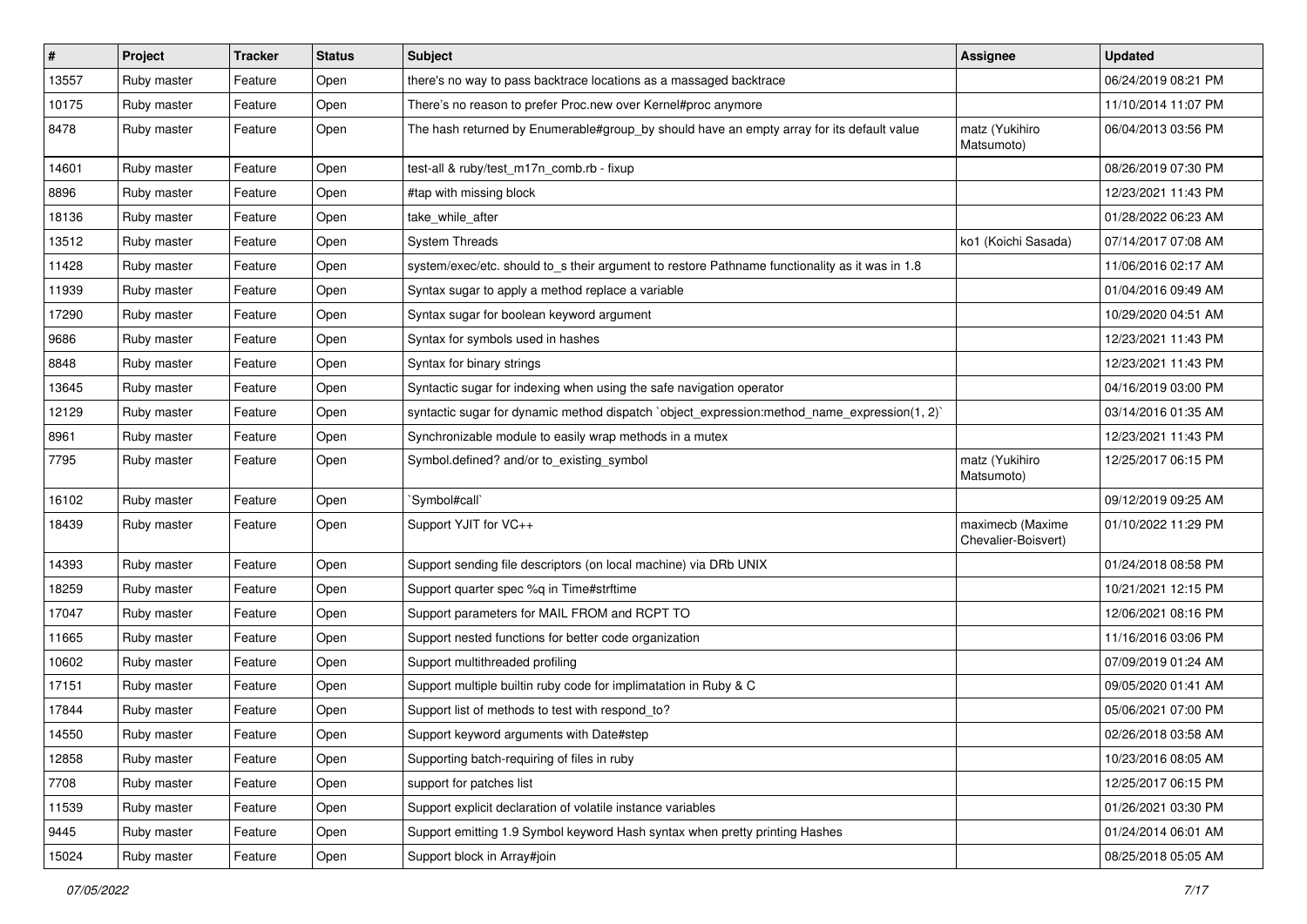| $\vert$ # | Project     | <b>Tracker</b> | <b>Status</b> | Subject                                                                                                            | <b>Assignee</b>               | <b>Updated</b>      |
|-----------|-------------|----------------|---------------|--------------------------------------------------------------------------------------------------------------------|-------------------------------|---------------------|
| 17616     | Ruby master | Feature        | Open          | Support backtracing on Linux with non-GNU-libc + libunwind                                                         |                               | 02/09/2021 01:12 PM |
| 14164     | Ruby master | Feature        | Open          | [Suggestion] Type system for ruby 3x to be usable for e. g. rubocop or autogenerating crystal code<br>and so forth |                               | 08/12/2019 08:15 AM |
| 17627     | Ruby master | Feature        | Open          | Suggestion: Implement `freeze_values` instance method on collection-like classes.                                  |                               | 02/16/2021 07:58 PM |
| 16638     | Ruby master | Feature        | Open          | Structured Data for Syslog                                                                                         |                               | 02/17/2020 07:06 PM |
| 10585     | Ruby master | Feature        | Open          | struct: speedup struct.attr = $v$ for first 10 attributes and struct[:attr] for big structs                        |                               | 06/30/2015 08:18 PM |
| 12416     | Ruby master | Feature        | Open          | struct rb_id_table lacks mark function                                                                             |                               | 09/22/2020 07:43 PM |
| 12380     | Ruby master | Feature        | Open          | 'Struct' as a subclass of 'Class'                                                                                  |                               | 05/14/2016 08:28 AM |
| 7845      | Ruby master | Feature        | Open          | Strip doesn't handle unicode space characters in ruby 1.9.2 & 1.9.3 (does in 1.9.1)                                |                               | 12/23/2021 11:43 PM |
| 10331     | Ruby master | Feature        | Open          | String#to_r to recognize negative denominators                                                                     |                               | 10/06/2014 02:44 PM |
| 10152     | Ruby master | Feature        | Open          | String#strip doesn't remove non-breaking space                                                                     |                               | 04/12/2015 07:36 PM |
| 16666     | Ruby master | Feature        | Open          | 'string' - 'str' as a shortcut for 'string'.gsub('str', ")?                                                        |                               | 03/01/2020 08:38 PM |
| 17771     | Ruby master | Feature        | Open          | String#start_with? should not construct MatchData or set \$~                                                       |                               | 04/02/2021 02:49 PM |
| 15562     | Ruby master | Feature        | Open          | `String#split` option to suppress the initial empty substring                                                      |                               | 01/28/2019 03:32 AM |
| 18597     | Ruby master | Feature        | Open          | Strings need a named method like 'dup' that doesn't duplicate if receiver is mutable                               |                               | 02/26/2022 11:56 PM |
| 15151     | Ruby master | Feature        | Open          | String#slice!(0,) creates a duplicate of original string                                                           |                               | 06/20/2019 03:37 PM |
| 9116      | Ruby master | Feature        | Open          | String#rsplit missing                                                                                              |                               | 04/27/2017 10:00 AM |
| 9807      | Ruby master | Feature        | Open          | String.new with block                                                                                              |                               | 05/07/2014 05:54 AM |
| 16790     | Ruby master | Feature        | Open          | string format and refinements                                                                                      |                               | 04/16/2020 03:06 AM |
| 15588     | Ruby master | Feature        | Open          | String#each_chunk and #chunks                                                                                      |                               | 12/25/2019 04:28 AM |
| 14783     | Ruby master | Feature        | Open          | String#chars_at / String#bytes_at                                                                                  |                               | 05/24/2018 01:18 PM |
| 17682     | Ruby master | Feature        | Open          | String#casecmp performance improvement                                                                             |                               | 03/24/2021 02:29 PM |
| 15899     | Ruby master | Feature        | Open          | String#before and String#after                                                                                     |                               | 11/04/2019 08:57 PM |
| 15668     | Ruby master | Feature        | Open          | stdlib: Date - Time should return the difference in days                                                           |                               | 03/15/2019 07:09 AM |
| 17148     | Ruby master | Feature        | Open          | stdbuf(1) support                                                                                                  |                               | 09/07/2020 04:12 AM |
| 18227     | Ruby master | Feature        | Open          | Static class initialization.                                                                                       | ioquatix (Samuel<br>Williams) | 09/29/2021 09:21 PM |
| 17859     | Ruby master | Feature        | Open          | Start IRB when running just `ruby`                                                                                 |                               | 05/14/2021 07:54 AM |
| 8619      | Ruby master | Feature        | Open          | <b>Standard Profiling API</b>                                                                                      |                               | 12/23/2021 11:43 PM |
| 16511     | Ruby master | Feature        | Open          | Staged warnings and better compatibility for keyword arguments in 2.7.1                                            |                               | 02/25/2020 06:54 PM |
| 8688      | Ruby master | Feature        | Open          | #sprintf should accept strings as keys                                                                             |                               | 07/26/2013 02:33 AM |
| 16451     | Ruby master | Feature        | Open          | Special ternary operator for methods ending in `?`                                                                 |                               | 12/26/2019 09:03 PM |
| 18825     | Ruby master | Feature        | Open          | Specialized instruction for "array literal + `.hash`"                                                              |                               | 06/14/2022 05:24 PM |
| 17127     | Ruby master | Feature        | Open          | Some TrueClass methods are faster if implemented in Ruby                                                           |                               | 11/05/2020 07:11 AM |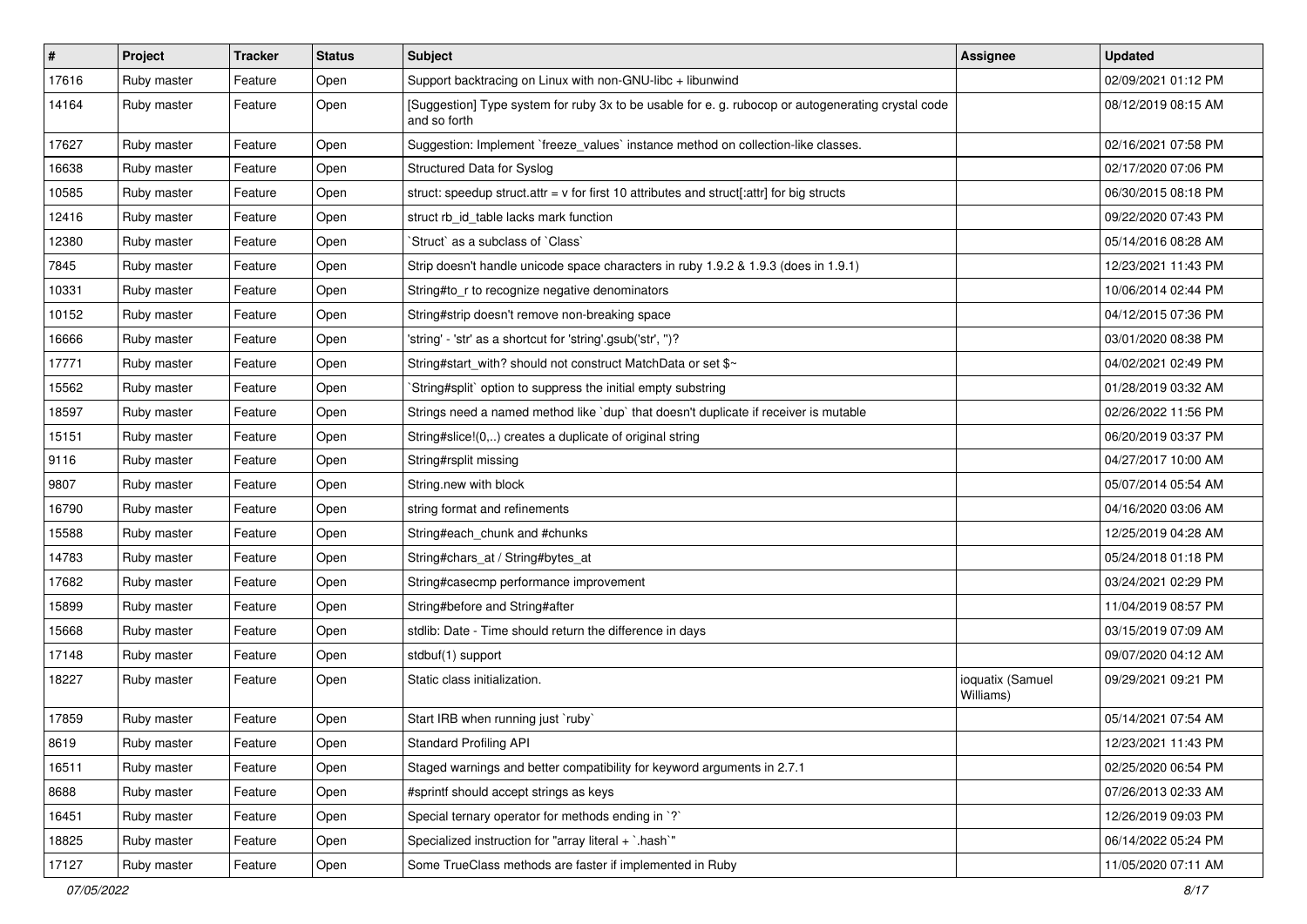| $\vert$ # | Project     | <b>Tracker</b> | <b>Status</b> | <b>Subject</b>                                                                                                                             | <b>Assignee</b>                   | <b>Updated</b>      |
|-----------|-------------|----------------|---------------|--------------------------------------------------------------------------------------------------------------------------------------------|-----------------------------------|---------------------|
| 15833     | Ruby master | Feature        | Open          | Some refactors for shared-root array                                                                                                       |                                   | 07/29/2019 07:13 AM |
| 16476     | Ruby master | Feature        | Open          | Socket.getaddrinfo cannot be interrupted by Timeout.timeout                                                                                | Glass_saga (Masaki<br>Matsushita) | 06/16/2022 01:08 AM |
| 11388     | Ruby master | Feature        | Open          | SMTP Service Extension for Delivery Status Notifications                                                                                   |                                   | 02/06/2018 11:37 AM |
| 13174     | Ruby master | Feature        | Open          | Smaller id_table on 64bit platform                                                                                                         |                                   | 01/31/2017 02:05 PM |
| 13620     | Ruby master | Feature        | Open          | Simplifying MRI's build system: always make install                                                                                        |                                   | 07/08/2018 09:41 AM |
| 14565     | Ruby master | Feature        | Open          | Simpler, one-liner, failsafe require in ruby? [Suggested names: require_failsafe, require_safe,<br>require try, require add)               |                                   | 10/09/2019 05:42 AM |
| 14328     | Ruby master | Feature        | Open          | SIMD vectorization                                                                                                                         |                                   | 07/16/2018 05:12 PM |
| 11670     | Ruby master | Feature        | Open          | Show warning to make nested def obsolete                                                                                                   | nobu (Nobuyoshi<br>Nakada)        | 11/09/2015 07:40 AM |
| 13668     | Ruby master | Feature        | Open          | Show / log test-all skips in CI here or at http://rubyci.org/ ?                                                                            |                                   | 06/20/2017 03:30 AM |
| 17743     | Ruby master | Feature        | Open          | Show argument types in backtrace                                                                                                           |                                   | 03/25/2021 06:39 PM |
| 8853      | Ruby master | Feature        | Open          | Should String#sub(pattern) returns an Enumerator?                                                                                          |                                   | 07/13/2019 12:32 AM |
| 8206      | Ruby master | Feature        | Open          | Should Ruby core implement String#blank?                                                                                                   |                                   | 04/28/2016 02:05 PM |
| 13124     | Ruby master | Feature        | Open          | Should #puts convert to external encoding?                                                                                                 |                                   | 12/01/2017 06:45 PM |
| 9049      | Ruby master | Feature        | Open          | Shorthands (a.b, *) for inclusive indexing                                                                                                 |                                   | 03/15/2018 12:26 AM |
| 18162     | Ruby master | Feature        | Open          | Shorthand method Proc#isolate to create isolated proc objects                                                                              |                                   | 09/13/2021 02:33 AM |
| 16241     | Ruby master | Feature        | Open          | Shorter syntax for anonymous refinements                                                                                                   |                                   | 11/20/2020 07:22 PM |
| 16791     | Ruby master | Feature        | Open          | Shortcut for Process::Status.exitstatus                                                                                                    |                                   | 05/19/2020 03:16 AM |
| 9953      | Ruby master | Feature        | Open          | set_trace_func values which could be frozen or symbols                                                                                     |                                   | 06/19/2014 10:44 PM |
| 16995     | Ruby master | Feature        | Open          | Sets: <=> should be specialized                                                                                                            |                                   | 06/26/2020 08:43 PM |
| 16990     | Ruby master | Feature        | Open          | Sets: operators compatibility with Array                                                                                                   |                                   | 02/22/2021 11:37 PM |
| 16992     | Ruby master | Feature        | Open          | Sets: officially ordered                                                                                                                   | matz (Yukihiro<br>Matsumoto)      | 09/03/2020 02:08 PM |
| 16989     | Ruby master | Feature        | Open          | Sets: need $\Psi$ <sup>[]</sup>                                                                                                            | knu (Akinori MUSHA)               | 02/18/2022 02:57 AM |
| 16993     | Ruby master | Feature        | Open          | Sets: from hash keys using Hash#key_set                                                                                                    |                                   | 06/27/2020 05:44 AM |
| 16991     | Ruby master | Feature        | Open          | Sets: add Set#join                                                                                                                         |                                   | 06/26/2020 08:29 PM |
| 15240     | Ruby master | Feature        | Open          | Set operations check for is a?(Set), rather than allowing duck typing                                                                      | knu (Akinori MUSHA)               | 08/27/2019 08:12 PM |
| 7220      | Ruby master | Feature        | Open          | Separate IO#dup, StringIO#initialize_copy from dup(2)                                                                                      |                                   | 12/10/2020 08:47 AM |
| 17471     | Ruby master | Feature        | Open          | send_if method for improved conditional chaining                                                                                           |                                   | 12/29/2020 03:23 PM |
| 12141     | Ruby master | Feature        | Open          | send and __send_                                                                                                                           |                                   | 03/14/2016 01:32 AM |
| 18736     | Ruby master | Feature        | Open          | self-p for method chain                                                                                                                    |                                   | 04/15/2022 11:09 AM |
| 18265     | Ruby master | Feature        | Open          | Self-contained one-binary feature which discuss on ruby kaigi 2021 day 2, <sup>[]</sup> Ruby Committers vs<br>the World / CRuby Committers |                                   | 10/24/2021 04:11 PM |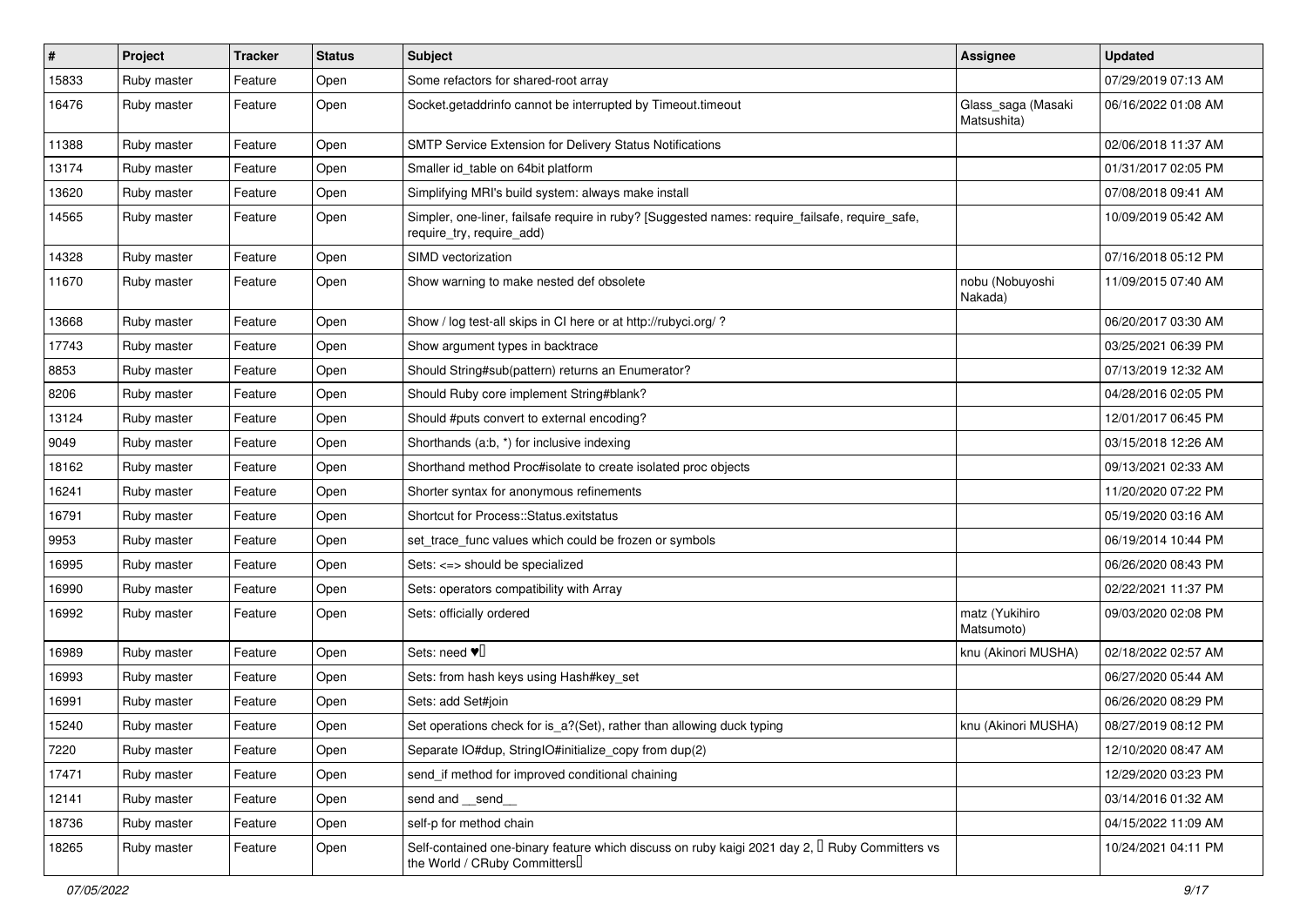| #     | Project     | <b>Tracker</b> | <b>Status</b> | <b>Subject</b>                                                                | <b>Assignee</b>              | <b>Updated</b>      |
|-------|-------------|----------------|---------------|-------------------------------------------------------------------------------|------------------------------|---------------------|
| 16621 | Ruby master | Feature        | Open          | Second block parameter of Pathname#glob to be relative path from self         |                              | 02/12/2020 11:27 PM |
| 16411 | Ruby master | Feature        | Open          | Safer keyword argument extension                                              |                              | 12/10/2019 02:45 AM |
| 8494  | Ruby master | Feature        | Open          | Safe method for defensive copies. alternative to 'dup'                        |                              | 06/05/2013 04:26 PM |
| 8232  | Ruby master | Feature        | Open          | Rudiments of abstract algebra in Ruby                                         | matz (Yukihiro<br>Matsumoto) | 04/09/2013 01:47 AM |
| 16978 | Ruby master | Feature        | Open          | Ruby should not use realpath for FILE                                         | nobu (Nobuyoshi<br>Nakada)   | 04/01/2022 11:30 AM |
| 8270  | Ruby master | Feature        | Open          | Ruby should build without thread support (aka minix)                          | nobu (Nobuyoshi<br>Nakada)   | 12/10/2020 08:53 AM |
| 17741 | Ruby master | Feature        | Open          | Ruby links to `objc` for convenience - this should be moved into a native ext |                              | 03/23/2021 01:24 AM |
| 18822 | Ruby master | Feature        | Open          | Ruby lack a proper method to percent-encode strings for URIs (RFC 3986)       |                              | 06/09/2022 02:42 PM |
| 17851 | Ruby master | Feature        | Open          | ruby extension for memoryview                                                 |                              | 05/05/2021 03:15 PM |
| 7981  | Ruby master | Feature        | Open          | ruby does not respect --                                                      |                              | 02/28/2013 02:49 PM |
| 13681 | Ruby master | Feature        | Open          | Ruby digest init fails in FIPS mode when built against OpenSSL ~> 1.0.1       |                              | 07/04/2017 05:17 PM |
| 14276 | Ruby master | Feature        | Open          | Ruby core debugger API                                                        |                              | 01/05/2018 07:54 PM |
| 8321  | Ruby master | Feature        | Open          | Ripper: I would like coordinates for keywords                                 |                              | 05/10/2013 07:01 PM |
| 16794 | Ruby master | Feature        | Open          | Rightward operators                                                           |                              | 09/10/2020 09:34 PM |
| 11500 | Ruby master | Feature        | Open          | [RFC] rename Queue to UnboundedQueue                                          |                              | 07/19/2021 07:48 AM |
| 18494 | Ruby master | Feature        | Open          | [RFC] ENV["RUBY_GC_"]= changes GC parameters dynamically                      |                              | 01/17/2022 11:15 PM |
| 18401 | Ruby master | Feature        | Open          | Rework `require_relative` to add the "current path" on `\$LOAD_PATH`          |                              | 12/09/2021 05:41 PM |
| 11927 | Ruby master | Feature        | Open          | Return value for `Module#include` and `Module#prepend`                        |                              | 09/02/2020 12:40 AM |
| 12006 | Ruby master | Feature        | Open          | return IO object from IO#print, IO#puts, IO#close_read, IO#close_write,       |                              | 01/21/2016 12:42 PM |
| 15093 | Ruby master | Feature        | Open          | Retrive Array elements with infinite ranges specified by Float::INFINITY      |                              | 09/09/2018 02:01 PM |
| 7848  | Ruby master | Feature        | Open          | Restore default state for core ruby objects                                   | matz (Yukihiro<br>Matsumoto) | 12/25/2017 06:15 PM |
| 15824 | Ruby master | Feature        | Open          | respond_to pattern for pattern match                                          |                              | 10/06/2019 07:56 AM |
| 9400  | Ruby master | Feature        | Open          | Respect constant lookup when using `raise`                                    |                              | 07/12/2019 03:36 AM |
| 9355  | Ruby master | Feature        | Open          | Re: Rename method_id to method_name in TracePoint class                       |                              | 07/12/2019 03:45 AM |
| 16246 | Ruby master | Feature        | Open          | require with an optional block that is evaluated when requiring fails         |                              | 10/09/2019 11:16 AM |
| 10320 | Ruby master | Feature        | Open          | require into module                                                           |                              | 06/10/2021 08:15 AM |
| 16818 | Ruby master | Feature        | Open          | Rename `Range#%` to `Range#/`                                                 |                              | 05/07/2020 08:49 AM |
| 7384  | Ruby master | Feature        | Open          | Rename #each with object to #each with                                        |                              | 12/25/2017 06:15 PM |
| 10287 | Ruby master | Feature        | Open          | rename COLON3 to COLON2_HEAD.                                                 | matz (Yukihiro<br>Matsumoto) | 07/27/2021 09:34 AM |
| 17163 | Ruby master | Feature        | Open          | Rename `begin`                                                                |                              | 09/09/2020 03:04 AM |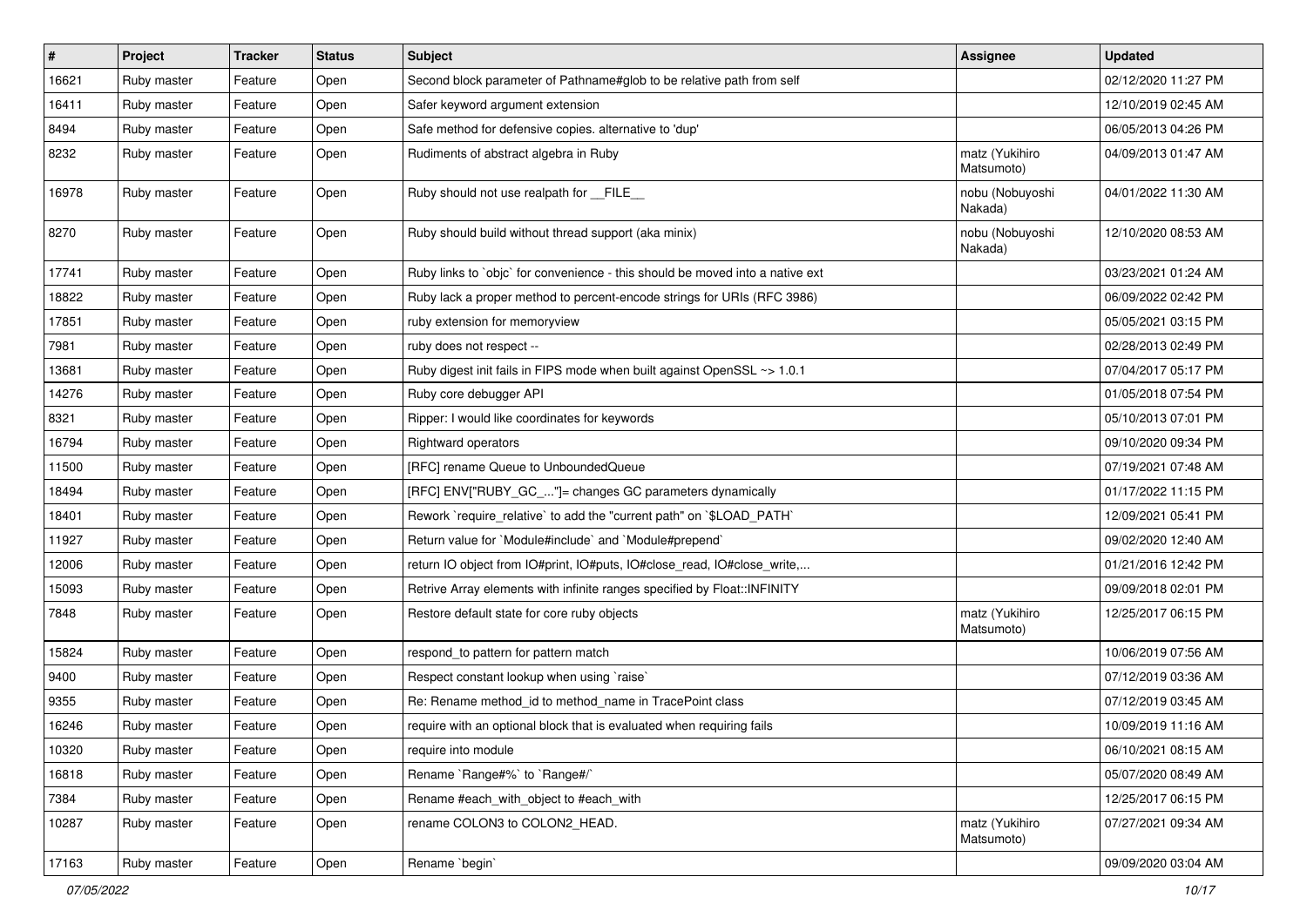| $\vert$ # | Project     | <b>Tracker</b> | <b>Status</b> | <b>Subject</b>                                                                                                  | <b>Assignee</b>              | <b>Updated</b>      |
|-----------|-------------|----------------|---------------|-----------------------------------------------------------------------------------------------------------------|------------------------------|---------------------|
| 18576     | Ruby master | Feature        | Open          | Rename `ASCII-8BIT` encoding to `BINARY`                                                                        |                              | 03/17/2022 03:06 PM |
| 14465     | Ruby master | Feature        | Open          | rename/alias and then obsolete UDPSocket::send                                                                  |                              | 12/23/2021 11:43 PM |
| 13502     | Ruby master | Feature        | Open          | remove unused Array#to s implementation                                                                         |                              | 07/27/2021 11:41 AM |
| 14249     | Ruby master | Feature        | Open          | Remove str[match_str]                                                                                           |                              | 05/19/2018 06:13 PM |
| 17944     | Ruby master | Feature        | Open          | Remove Socket.gethostbyaddr and Socket.gethostbyname                                                            |                              | 06/10/2021 08:26 AM |
| 7702      | Ruby master | Feature        | Open          | Remove Proc#binding                                                                                             | matz (Yukihiro<br>Matsumoto) | 07/15/2019 07:39 PM |
| 14605     | Ruby master | Feature        | Open          | Remove `original iseg` from `rb iseg constant body`                                                             |                              | 08/26/2019 07:31 PM |
| 16968     | Ruby master | Feature        | Open          | Remove `\$IGNORECASE` from English.rb                                                                           |                              | 06/18/2020 04:34 AM |
| 17121     | Ruby master | Feature        | Open          | Remove ENV#index                                                                                                |                              | 08/13/2020 09:58 AM |
| 10548     | Ruby master | Feature        | Open          | remove callcc (Callcc is now going obsoleted. Please use Fiber.)                                                |                              | 04/18/2022 09:07 AM |
| 17099     | Ruby master | Feature        | Open          | Remove boolean argument and warning from Module#attr                                                            |                              | 12/18/2020 04:15 AM |
| 15445     | Ruby master | Feature        | Open          | Reject '.123' in Float() method                                                                                 | matz (Yukihiro<br>Matsumoto) | 01/10/2019 07:59 AM |
| 9253      | Ruby master | Feature        | Open          | Regexp named match and case statement                                                                           |                              | 01/05/2018 09:00 PM |
| 12034     | Ruby master | Feature        | Open          | RegExp does not respect file encoding directive                                                                 |                              | 02/13/2016 06:41 PM |
| 14669     | Ruby master | Feature        | Open          | Regexp does not expose the amount of capture groups.                                                            |                              | 04/08/2018 11:11 AM |
| 17036     | Ruby master | Feature        | Open          | Regexp deconstruction keys to allow pattern matching                                                            |                              | 07/19/2020 02:45 PM |
| 12700     | Ruby master | Feature        | Open          | regexg heredoc support                                                                                          |                              | 11/24/2017 12:53 AM |
| 17156     | Ruby master | Feature        | Open          | Refinements per directory tree                                                                                  |                              | 12/07/2020 05:19 AM |
| 9704      | Ruby master | Feature        | Open          | Refinements as files instead of modules                                                                         | matz (Yukihiro<br>Matsumoto) | 10/11/2016 06:36 PM |
| 16773     | Ruby master | Feature        | Open          | Reduce allocations in net/http                                                                                  |                              | 04/10/2020 11:36 AM |
| 15527     | Ruby master | Feature        | Open          | Redesign of timezone object requirements                                                                        |                              | 02/02/2019 11:15 AM |
| 14125     | Ruby master | Feature        | Open          | Readline Module (STDLIB): Add support for ^O emacs keybinding?                                                  |                              | 08/25/2019 08:48 PM |
| 16373     | Ruby master | Feature        | Open          | RDoc for some of the Kernel methods cannot be found in Kernel module                                            |                              | 05/29/2020 09:29 PM |
| 12731     | Ruby master | Feature        | Open          | rb_path_to_class should call custom const_defined? methods (take 2)                                             |                              | 07/25/2019 06:13 PM |
| 16742     | Ruby master | Feature        | Open          | RbConfig.windows? and RbConfig.host_os                                                                          |                              | 04/11/2020 02:00 PM |
| 10332     | Ruby master | Feature        | Open          | Rational literal for mixed fractions                                                                            |                              | 10/06/2014 02:55 PM |
| 18368     | Ruby master | Feature        | Open          | Range#step semantics for non-Numeric ranges                                                                     |                              | 02/02/2022 03:42 PM |
| 17924     | Ruby master | Feature        | Open          | Range#infinite?                                                                                                 |                              | 07/08/2021 11:58 PM |
| 18463     | Ruby master | Feature        | Open          | Random number generation with xoshiro                                                                           |                              | 02/13/2022 09:12 AM |
| 16031     | Ruby master | Feature        | Open          | Raise ArgumentError when creating Time objects with invalid day of month, instead of rolling into<br>next month |                              | 06/20/2020 04:23 AM |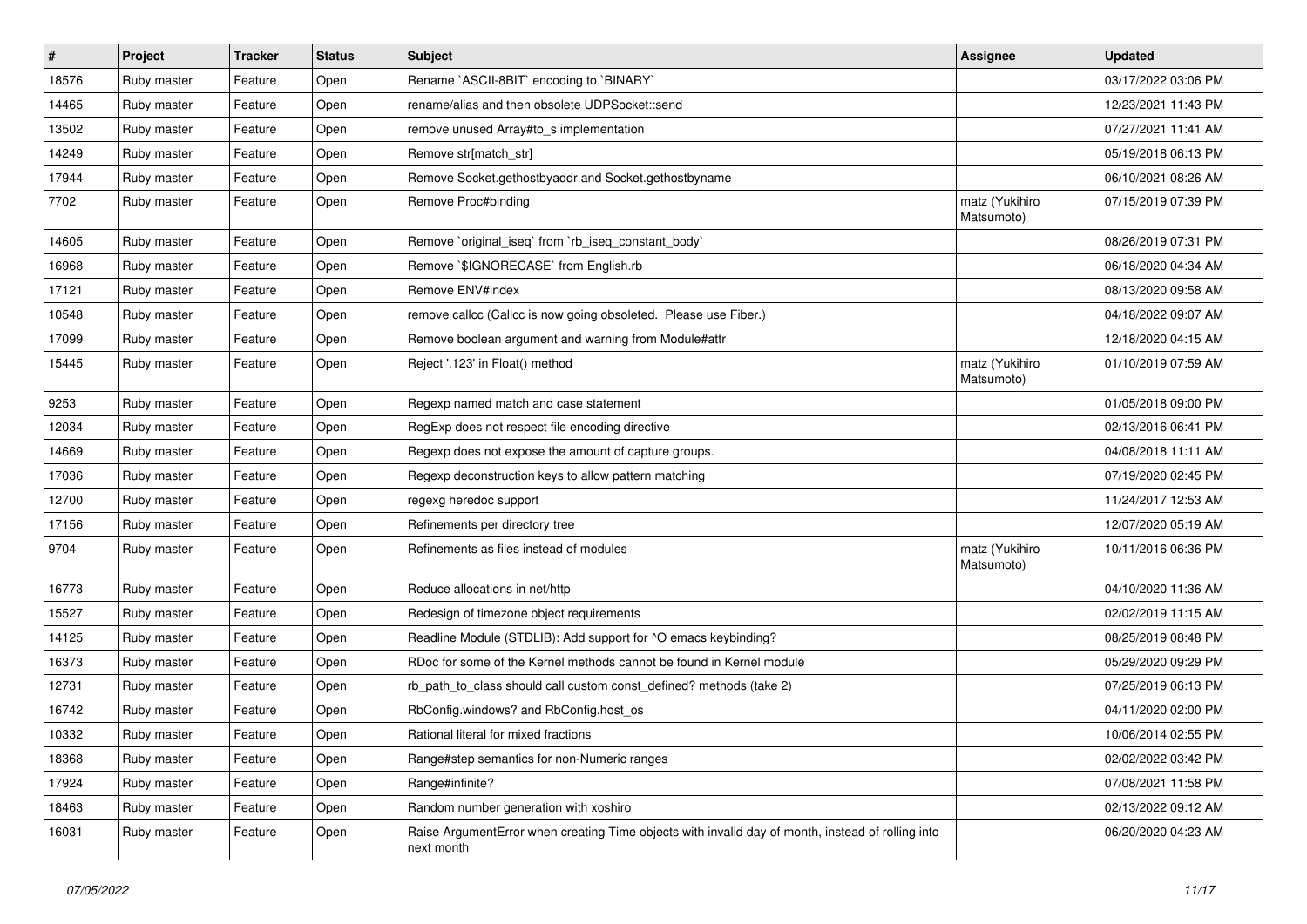| $\sharp$ | Project     | <b>Tracker</b> | <b>Status</b> | <b>Subject</b>                                                                                              | <b>Assignee</b>              | <b>Updated</b>      |
|----------|-------------|----------------|---------------|-------------------------------------------------------------------------------------------------------------|------------------------------|---------------------|
| 17414    | Ruby master | Feature        | Open          | Ractor should allow access to shareable attributes for Modules/Classes                                      | ko1 (Koichi Sasada)          | 12/21/2020 03:56 PM |
| 17298    | Ruby master | Feature        | Open          | Ractor's basket communication APIs                                                                          |                              | 11/13/2020 04:16 PM |
| 17286    | Ruby master | Feature        | Open          | Ractor.new' should accept 'move: true'                                                                      |                              | 11/08/2020 03:01 AM |
| 17393    | Ruby master | Feature        | Open          | `Ractor::Moved#inspect`                                                                                     | ko1 (Koichi Sasada)          | 12/21/2020 05:47 PM |
| 17404    | Ruby master | Feature        | Open          | Ractor `move:` API to allow shareability check                                                              | ko1 (Koichi Sasada)          | 12/18/2020 09:17 PM |
| 18127    | Ruby master | Feature        | Open          | Ractor-local version of Singleton                                                                           |                              | 11/09/2021 02:45 PM |
| 18814    | Ruby master | Feature        | Open          | Ractor: add method to query incoming message queue size                                                     |                              | 06/30/2022 10:58 AM |
| 9145     | Ruby master | Feature        | Open          | Queue#pop(true) return nil if empty instead of raising ThreadError                                          |                              | 01/01/2018 07:41 PM |
| 17357    | Ruby master | Feature        | Open          | Queue#pop`should have a block form for closed queues                                                        |                              | 01/12/2021 07:32 AM |
| 11518    | Ruby master | Feature        | Open          | Queue enhancement - promote! and promote_all!                                                               | matz (Yukihiro<br>Matsumoto) | 09/17/2015 08:40 PM |
| 11517    | Ruby master | Feature        | Open          | Queue enhancement - conditional pop                                                                         | matz (Yukihiro<br>Matsumoto) | 09/17/2015 09:02 PM |
| 11923    | Ruby master | Feature        | Open          | Put Struct accessors into separate module to allow redefining them in Struct.new's block                    |                              | 05/17/2016 06:37 AM |
| 13026    | Ruby master | Feature        | Open          | Public singleton methods                                                                                    |                              | 02/22/2017 06:53 PM |
| 15338    | Ruby master | Feature        | Open          | Provide way for C extensions to query if global variable is defined                                         |                              | 11/25/2018 09:32 AM |
| 10882    | Ruby master | Feature        | Open          | Provide Levenshtein distance implementation as part of stdlib                                               |                              | 02/26/2015 03:56 PM |
| 17758    | Ruby master | Feature        | Open          | Provide Hash#count for performance improvement                                                              |                              | 03/28/2021 06:39 PM |
| 15017    | Ruby master | Feature        | Open          | Provide extended information about Signal                                                                   |                              | 08/22/2018 05:42 AM |
| 10391    | Ruby master | Feature        | Open          | Provide %eISO-8859-1'string \xAA literal' string literals with explicit encoding                            |                              | 10/28/2014 10:27 AM |
| 17004    | Ruby master | Feature        | Open          | Provide a way for methods to omit their return value                                                        |                              | 07/20/2020 05:44 AM |
| 14938    | Ruby master | Feature        | Open          | Provide API to get same result as ruby -wc                                                                  |                              | 08/06/2018 06:27 PM |
| 16001    | Ruby master | Feature        | Open          | Provide an alias to Kernel#caller_locations(1,1) and Kernel#caller(1,1)                                     |                              | 09/04/2019 02:31 PM |
| 15811    | Ruby master | Feature        | Open          | Propsing new method for comparing equality of 2 (float) numbers relatively                                  |                              | 07/29/2019 04:40 PM |
| 18462    | Ruby master | Feature        | Open          | Proposal to merge WASI based WebAssembly support                                                            |                              | 03/24/2022 03:05 AM |
| 18410    | Ruby master | Feature        | Open          | Proposal to make inspect include underscores on numerics                                                    |                              | 12/16/2021 09:07 AM |
| 16287    | Ruby master | Feature        | Open          | Proposal to add .second and .third in particular to class Array                                             |                              | 10/31/2019 01:47 PM |
| 14869    | Ruby master | Feature        | Open          | Proposal to add Hash#===                                                                                    |                              | 08/09/2018 04:03 AM |
| 14916    | Ruby master | Feature        | Open          | Proposal to add Array#===                                                                                   |                              | 08/09/2018 04:06 AM |
| 12843    | Ruby master | Feature        | Open          | Proposal to add a new method to class File in order to determine the name of the file without any<br>suffix |                              | 10/17/2016 08:56 AM |
| 15879    | Ruby master | Feature        | Open          | Proposal: Time#to_i accepts :unit keyword                                                                   |                              | 07/29/2019 07:32 AM |
| 18357    | Ruby master | Feature        | Open          | Proposal: stop raising when block passed to IO#each_* closes the IO                                         |                              | 11/22/2021 09:03 PM |
| 12125    | Ruby master | Feature        | Open          | Proposal: Shorthand operator for Object#method                                                              |                              | 01/07/2022 06:23 PM |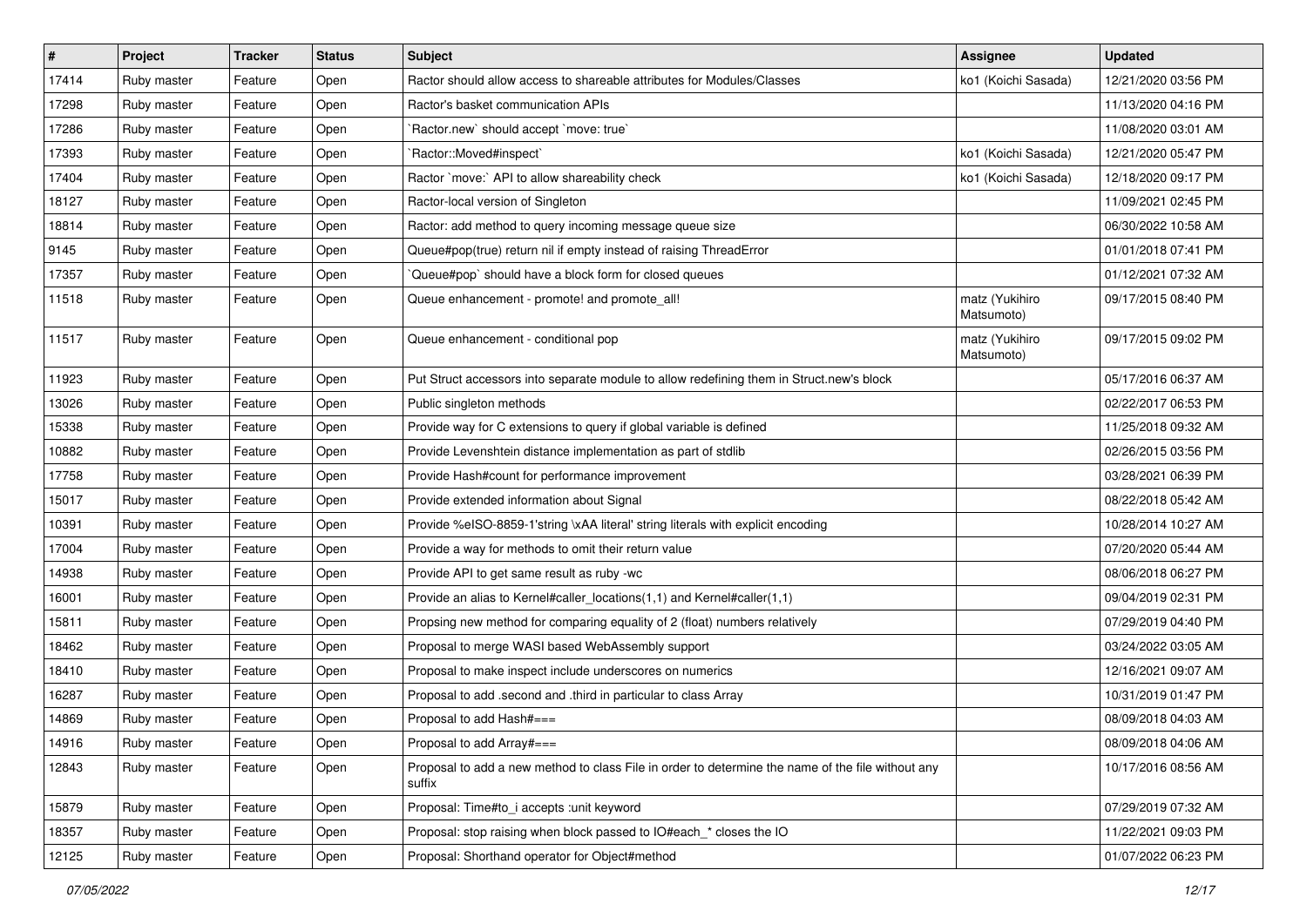| $\sharp$ | Project     | <b>Tracker</b> | <b>Status</b> | <b>Subject</b>                                                                                                                                            | <b>Assignee</b>              | <b>Updated</b>      |
|----------|-------------|----------------|---------------|-----------------------------------------------------------------------------------------------------------------------------------------------------------|------------------------------|---------------------|
| 16273    | Ruby master | Feature        | Open          | Proposal: Shorthand operator for "#instance_method"                                                                                                       |                              | 01/14/2020 12:24 PM |
| 16341    | Ruby master | Feature        | Open          | Proposal: Set#to_proc and Hash#to_proc                                                                                                                    |                              | 11/12/2019 08:12 PM |
| 17786    | Ruby master | Feature        | Open          | Proposal: new "ends" keyword                                                                                                                              |                              | 04/11/2021 01:40 AM |
| 15580    | Ruby master | Feature        | Open          | Proposal: method addition to class String called .indices (String#indices)                                                                                |                              | 07/29/2020 01:54 AM |
| 11868    | Ruby master | Feature        | Open          | Proposal for RubyVM::InstructionSequence.compile to return an object containing the syntax error<br>information currently written to STDERR               |                              | 04/21/2016 05:49 AM |
| 11815    | Ruby master | Feature        | Open          | Proposal for method `Array#difference`                                                                                                                    |                              | 07/20/2020 11:34 PM |
| 11361    | Ruby master | Feature        | Open          | proposal for easy method to nil-guard for generated variable name.                                                                                        |                              | 02/21/2016 12:01 PM |
| 18841    | Ruby master | Feature        | Open          | Proposal: autoload_relative                                                                                                                               |                              | 06/19/2022 11:22 PM |
| 17579    | Ruby master | Feature        | Open          | [Proposal] A suggestion for newline-separated shorthand notation, for the creation of Arrays<br>containing strings that may contain '' (space) characters |                              | 01/25/2021 04:33 PM |
| 15864    | Ruby master | Feature        | Open          | Proposal: Add methods to determine if it is an infinite range                                                                                             |                              | 08/22/2019 07:36 AM |
| 10215    | Ruby master | Feature        | Open          | prohibit subclassing for classes without allocator in Ruby                                                                                                |                              | 09/08/2014 07:29 AM |
| 15302    | Ruby master | Feature        | Open          | Proc#with and Proc#by, for partial function application and currying                                                                                      |                              | 11/23/2018 10:16 AM |
| 7082     | Ruby master | Feature        | Open          | Process. kill 0 in windows can return spurious success                                                                                                    |                              | 12/25/2017 06:15 PM |
| 8786     | Ruby master | Feature        | Open          | Process.clock_gettime(:realtime)                                                                                                                          |                              | 08/15/2013 10:33 PM |
| 15477    | Ruby master | Feature        | Open          | Proc#arity returns -1 for composed lambda Procs of known arguments                                                                                        |                              | 03/15/2019 12:39 PM |
| 16752    | Ruby master | Feature        | Open          | :private param for const_set                                                                                                                              |                              | 04/03/2020 12:35 AM |
| 17647    | Ruby master | Feature        | Open          | Print register `r11` on 32-bit ARM Linux                                                                                                                  |                              | 04/30/2021 11:22 AM |
| 18360    | Ruby master | Feature        | Open          | <b>PrettyPrint enhancements</b>                                                                                                                           |                              | 11/24/2021 12:15 AM |
| 16816    | Ruby master | Feature        | Open          | Prematurely terminated Enumerator should stay terminated                                                                                                  |                              | 04/09/2021 09:24 PM |
| 10343    | Ruby master | Feature        | Open          | Postfix notations for 'when' and 'else' inside 'case' statement                                                                                           |                              | 10/08/2014 05:25 PM |
| 11446    | Ruby master | Feature        | Open          | Possible work around for the requirement to supplying arguments like this: .map(&:method,<br><arguments>)</arguments>                                     |                              | 08/14/2015 04:40 PM |
| 11630    | Ruby master | Feature        | Open          | possibility to serialize Proc or Lambda                                                                                                                   |                              | 11/23/2015 01:34 PM |
| 11700    | Ruby master | Feature        | Open          | positive flags for reverse lookup to socket                                                                                                               |                              | 11/17/2015 02:48 AM |
| 11735    | Ruby master | Feature        | Open          | Porting String#squish and String#squish! from Ruby on Rails' Active Support                                                                               | matz (Yukihiro<br>Matsumoto) | 06/24/2016 08:02 AM |
| 9853     | Ruby master | Feature        | Open          | Please consider quoted generation of hash like in %h(foo bar bee blaa)                                                                                    |                              | 05/19/2014 04:43 PM |
| 10308    | Ruby master | Feature        | Open          | Pipes in Ruby                                                                                                                                             |                              | 09/30/2014 11:21 PM |
| 14392    | Ruby master | Feature        | Open          | Pipe operator                                                                                                                                             |                              | 12/13/2018 09:51 AM |
| 11100    | Ruby master | Feature        | Open          | Permit multiple captures with String[Regexp, ]                                                                                                            |                              | 01/24/2016 08:42 AM |
| 15172    | Ruby master | Feature        | Open          | Performance: create method(s) to mimic __builtin_ctz compiler directive functionality                                                                     |                              | 12/28/2018 05:11 PM |
| 14574    | Ruby master | Feature        | Open          | percent literals and binary encoding strings                                                                                                              |                              | 03/04/2018 07:38 AM |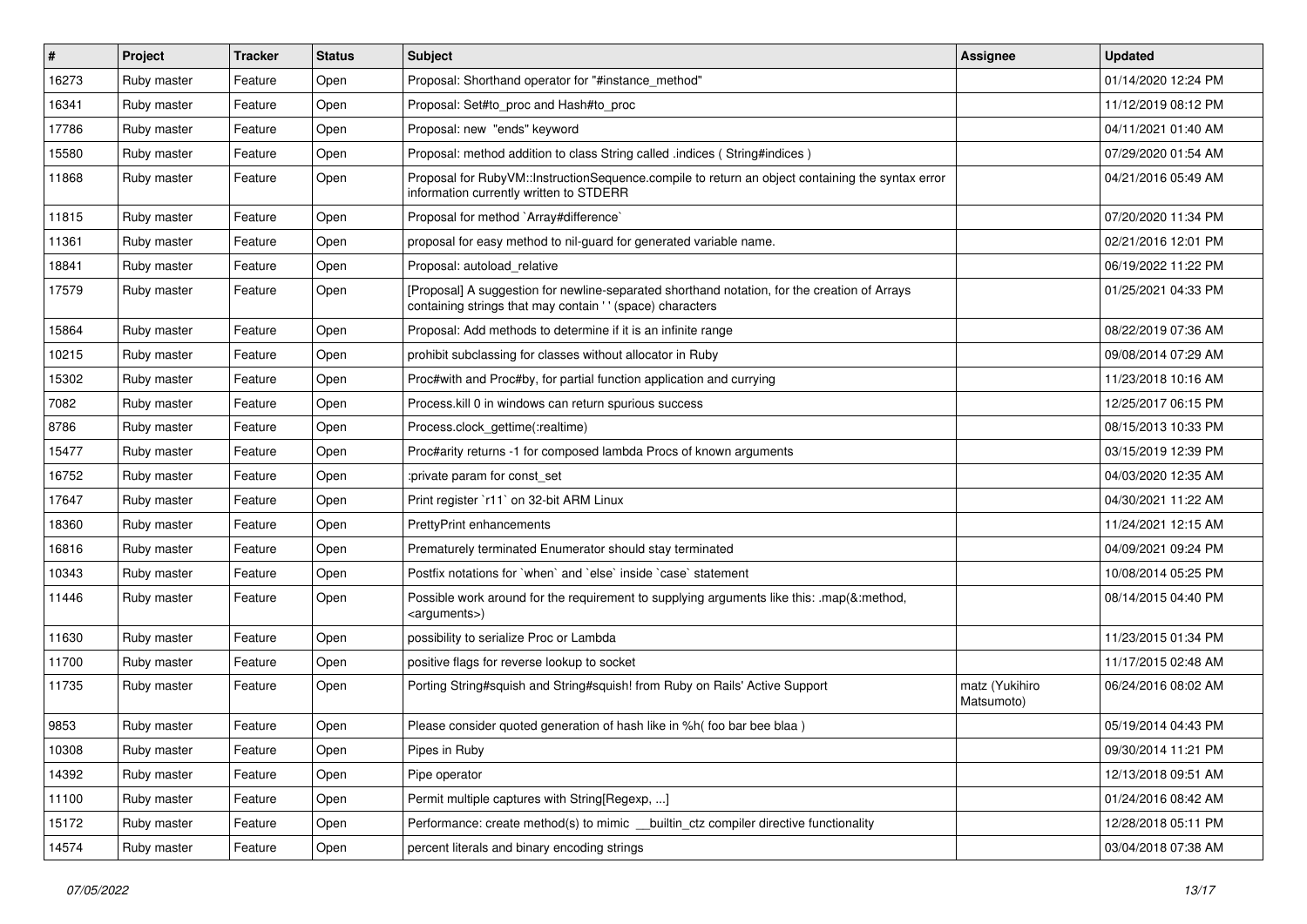| $\vert$ # | Project     | <b>Tracker</b> | <b>Status</b> | <b>Subject</b>                                                             | <b>Assignee</b>               | <b>Updated</b>      |
|-----------|-------------|----------------|---------------|----------------------------------------------------------------------------|-------------------------------|---------------------|
| 18384     | Ruby master | Feature        | Open          | Pattern Match Object                                                       |                               | 05/07/2022 06:01 PM |
| 16370     | Ruby master | Feature        | Open          | Pattern matching with variable assignment (the priority of `in` operator)  |                               | 11/27/2019 01:55 PM |
| 15918     | Ruby master | Feature        | Open          | Pattern matching for Set                                                   | ktsj (Kazuki Tsujimoto)       | 07/29/2019 08:12 AM |
| 18583     | Ruby master | Feature        | Open          | Pattern-matching: API for custom unpacking strategies?                     |                               | 03/17/2022 01:10 PM |
| 14715     | Ruby master | Feature        | Open          | Pathname#== should compare by #realpath instead of #to_s                   |                               | 08/26/2019 07:38 PM |
| 10370     | Ruby master | Feature        | Open          | [PATCH] We don't need to check whether rb_block_call exists                |                               | 01/29/2019 06:46 PM |
| 11634     | Ruby master | Feature        | Open          | [PATCH] variable.c (rb_global_tbl): convert to id_table                    |                               | 10/29/2015 08:11 PM |
| 11299     | Ruby master | Feature        | Open          | [PATCH] use Array instead of custom struct for generic ivars               | normalperson (Eric<br>Wong)   | 06/24/2015 12:38 AM |
| 15350     | Ruby master | Feature        | Open          | [PATCH] thread_sync.c (queue_sleep): remove deadlock checking              |                               | 12/05/2018 08:42 AM |
| 14851     | Ruby master | Feature        | Open          | [PATCH] thread_pthread.c: remove non-sleepy timer thread implementation    |                               | 07/19/2021 05:23 AM |
| 13514     | Ruby master | Feature        | Open          | [PATCH] thread_pthread.c (native_sleep): preserve old unblock function     |                               | 07/27/2021 11:41 AM |
| 14759     | Ruby master | Feature        | Open          | [PATCH] set M ARENA MAX for glibc malloc                                   |                               | 03/15/2019 06:54 AM |
| 14153     | Ruby master | Feature        | Open          | [PATCH] resurrection of # -*- warn_past_scope: true -*-                    |                               | 12/26/2017 08:53 AM |
| 11710     | Ruby master | Feature        | Open          | [PATCH] Replace Set#merge with Set#merge! and make Set#merge non-mutating. | knu (Akinori MUSHA)           | 11/18/2015 07:28 PM |
| 13245     | Ruby master | Feature        | Open          | [PATCH] reject inter-thread TLS modification                               |                               | 09/12/2017 12:54 PM |
| 11796     | Ruby master | Feature        | Open          | [PATCH] Refactor reduce call get_stat()                                    |                               | 12/09/2015 02:33 PM |
| 11431     | Ruby master | Feature        | Open          | [PATCH] rb_parser_compile_*: remove volatile arg                           |                               | 07/27/2021 07:27 AM |
| 13103     | Ruby master | Feature        | Open          | [PATCH] random.c: use "_NR_" syscall prefix on Linux (instead of "SYS_")   |                               | 01/11/2017 10:51 PM |
| 10423     | Ruby master | Feature        | Open          | [PATCH] opt_str_lit*: avoid literal string allocations                     | ko1 (Koichi Sasada)           | 01/05/2018 09:01 PM |
| 13719     | Ruby master | Feature        | Open          | [PATCH] net/http: allow existing socket arg for Net::HTTP.start            |                               | 09/12/2020 09:45 PM |
| 13383     | Ruby master | Feature        | Open          | [PATCH] Module#source_location                                             | ioquatix (Samuel<br>Williams) | 01/09/2020 05:16 AM |
| 11786     | Ruby master | Feature        | Open          | [PATCH] micro-optimize case dispatch even harder                           |                               | 12/09/2015 09:58 AM |
| 10225     | Ruby master | Feature        | Open          | [PATCH] *math.c: New method Math.normcdf                                   |                               | 01/05/2018 09:01 PM |
| 13385     | Ruby master | Feature        | Open          | [PATCH] Make Resolv::DNS::Name validation similar to host and dig commands | akr (Akira Tanaka)            | 06/16/2017 08:04 AM |
| 10328     | Ruby master | Feature        | Open          | [PATCH] make OPT_SUPPORT_JOKE a proper VM option                           | normalperson (Eric<br>Wong)   | 01/05/2018 09:01 PM |
| 11273     | Ruby master | Feature        | Open          | [PATCH] Make it possible to `load` from a FIFO file                        |                               | 07/23/2019 05:45 PM |
| 15006     | Ruby master | Feature        | Open          | [PATCH] io.c: use copy_file_range with every types of files                |                               | 08/21/2018 07:52 PM |
| 13095     | Ruby master | Feature        | Open          | [PATCH] io.c (rb f syscall): remove deprecation notice                     |                               | 03/26/2017 06:21 AM |
| 15305     | Ruby master | Feature        | Open          | [PATCH] include/ruby/ruby.h (RB ALLOCV*): remove GC guard                  | nobu (Nobuyoshi<br>Nakada)    | 07/27/2021 11:39 AM |
| 14859     | Ruby master | Feature        | Open          | [PATCH] implement Timeout in VM                                            | ko1 (Koichi Sasada)           | 07/22/2018 07:42 AM |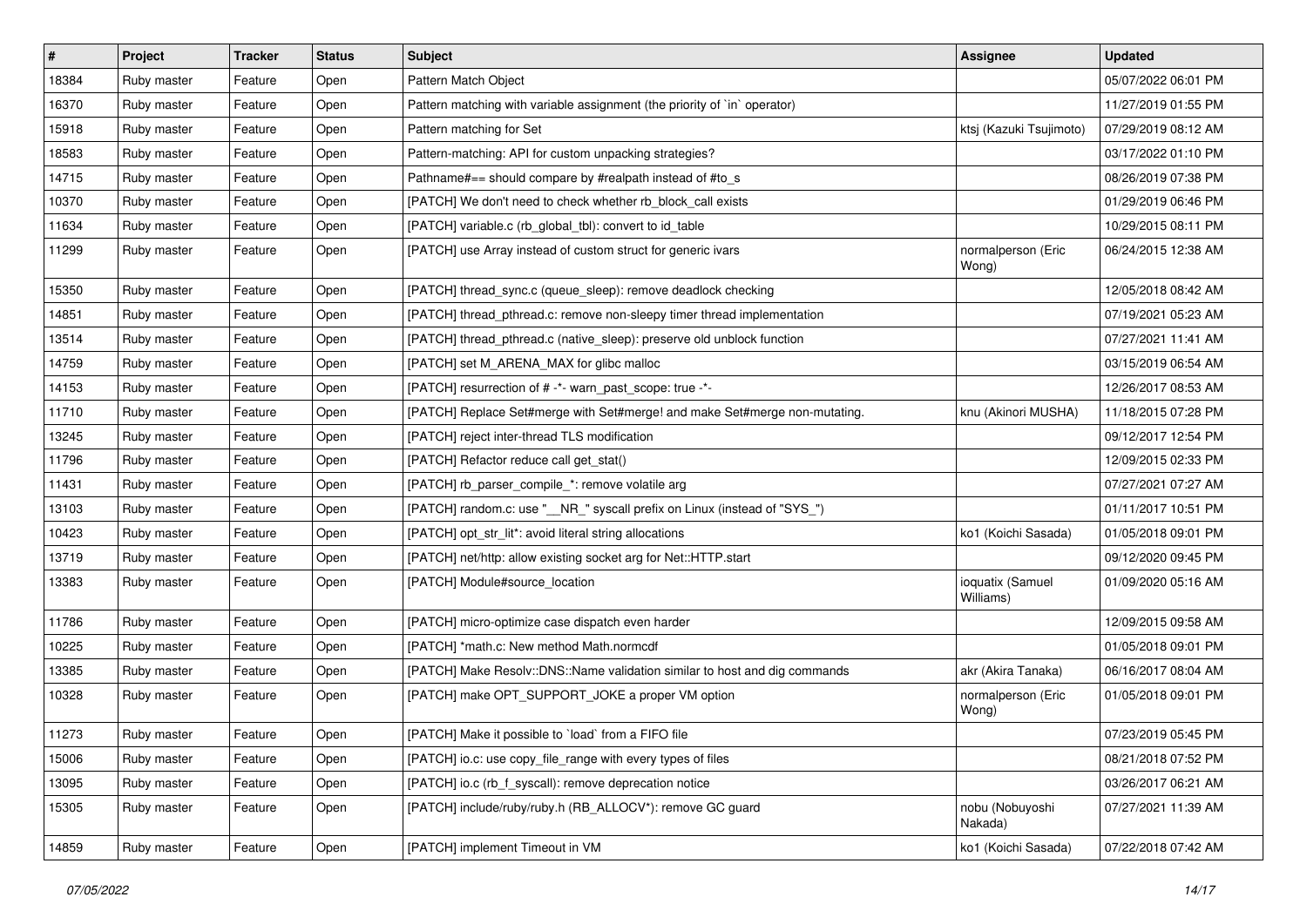| $\vert$ # | Project     | <b>Tracker</b> | <b>Status</b> | <b>Subject</b>                                                                           | <b>Assignee</b>              | <b>Updated</b>      |
|-----------|-------------|----------------|---------------|------------------------------------------------------------------------------------------|------------------------------|---------------------|
| 14955     | Ruby master | Feature        | Open          | [PATCH] gc.c: use MADV_FREE to release most of the heap page body                        |                              | 08/14/2018 03:04 AM |
| 14813     | Ruby master | Feature        | Open          | [PATCH] gc.c: make gc_enter+gc_exit pairs dtrace probes, too                             | ko1 (Koichi Sasada)          | 12/17/2018 07:42 AM |
| 13697     | Ruby master | Feature        | Open          | [PATCH]: futex based thread primitives                                                   | kosaki (Motohiro<br>KOSAKI)  | 01/28/2018 11:41 PM |
| 14177     | Ruby master | Feature        | Open          | PATCH: File::Stat#dev on Windows                                                         |                              | 12/25/2017 06:15 PM |
| 12017     | Ruby master | Feature        | Open          | [PATCH] dedupe string keys from Marshal.load                                             |                              | 01/25/2016 09:02 AM |
| 8566      | Ruby master | Feature        | Open          | [PATCH] Allow to configure additional preludes                                           |                              | 12/10/2014 01:13 PM |
| 10552     | Ruby master | Feature        | Open          | [PATCH] Add Enumerable#frequencies and Enumerable#relative_frequencies                   |                              | 11/30/2014 11:56 AM |
| 10927     | Ruby master | Feature        | Open          | [PATCH] Add default empty string to string replacements                                  |                              | 03/04/2015 10:49 AM |
| 11315     | Ruby master | Feature        | Open          | [PATCH] Add Array#^ for parity with other set-like operations.                           |                              | 06/29/2015 05:05 AM |
| 10726     | Ruby master | Feature        | Open          | [PATCH 4/4] * New methods: Set#power                                                     |                              | 01/28/2015 07:48 AM |
| 10386     | Ruby master | Feature        | Open          | [PATCH 3/3] There is little possibility of using m_sqrt at complex.c                     |                              | 11/10/2014 11:10 PM |
| 10505     | Ruby master | Feature        | Open          | [PATCH 2/n] DDDDDDDD./Object#eql? with block. (ja/en)                                    |                              | 11/13/2014 05:52 PM |
| 10474     | Ruby master | Feature        | Open          | [PATCH 1/1] Refactoring math.c (Combined some macros into one macro)                     |                              | 11/10/2014 10:29 PM |
| 10318     | Ruby master | Feature        | Open          | [PATCH 0/n] Let underscore be positionally matched arg to omit binding obvious variable. |                              | 12/10/2020 08:53 AM |
| 10455     | Ruby master | Feature        | Open          | [PATCH 0/n] Combine interface for creating new matrix                                    |                              | 10/29/2014 10:17 PM |
| 10378     | Ruby master | Feature        | Open          | [PATCH 0/3] It's better $(1 + 0i)$ real? return true                                     |                              | 01/05/2018 09:01 PM |
| 17576     | Ruby master | Feature        | Open          | Partial Functions (procs, lambdas)                                                       |                              | 01/24/2021 07:58 PM |
| 16113     | Ruby master | Feature        | Open          | Partial application                                                                      |                              | 03/02/2021 02:00 PM |
| 6817      | Ruby master | Feature        | Open          | Partial application                                                                      | matz (Yukihiro<br>Matsumoto) | 12/25/2017 06:15 PM |
| 15734     | Ruby master | Feature        | Open          | Parsing of shorthand IPv4 addresses compatible with inet_aton                            |                              | 03/28/2019 05:50 PM |
| 18242     | Ruby master | Feature        | Open          | Parser makes multiple assignment sad in confusing way                                    |                              | 10/09/2021 07:58 AM |
| 14785     | Ruby master | Feature        | Open          | Parse guard statements like regular conditionals                                         |                              | 05/25/2018 05:46 AM |
| 12094     | Ruby master | Feature        | Open          | parameterized property assignment: $o.prop(arg) = 1$                                     |                              | 03/17/2016 07:05 AM |
| 9614      | Ruby master | Feature        | Open          | ordering of non-Hash items which use st_ internally                                      | matz (Yukihiro<br>Matsumoto) | 01/05/2018 09:00 PM |
| 15945     | Ruby master | Feature        | Open          | Option to truncate in `String#ljust`, `String#rjust`, and `String#center`                |                              | 06/20/2019 02:39 PM |
| 15724     | Ruby master | Feature        | Open          | Optionally suppress output from IRB for assignment expressions                           |                              | 03/27/2019 08:43 PM |
| 16431     | Ruby master | Feature        | Open          | Optionally load did you mean (and RubyGems)                                              |                              | 12/18/2019 07:19 PM |
| 17115     | Ruby master | Feature        | Open          | Optimize String#casecmp? for ASCII strings                                               |                              | 08/15/2020 03:48 AM |
| 17288     | Ruby master | Feature        | Open          | Optimize send call with a literal method name                                            | matz (Yukihiro<br>Matsumoto) | 10/30/2020 12:17 AM |
| 12755     | Ruby master | Feature        | Open          | optimize instruction sequence                                                            |                              | 09/12/2016 07:05 AM |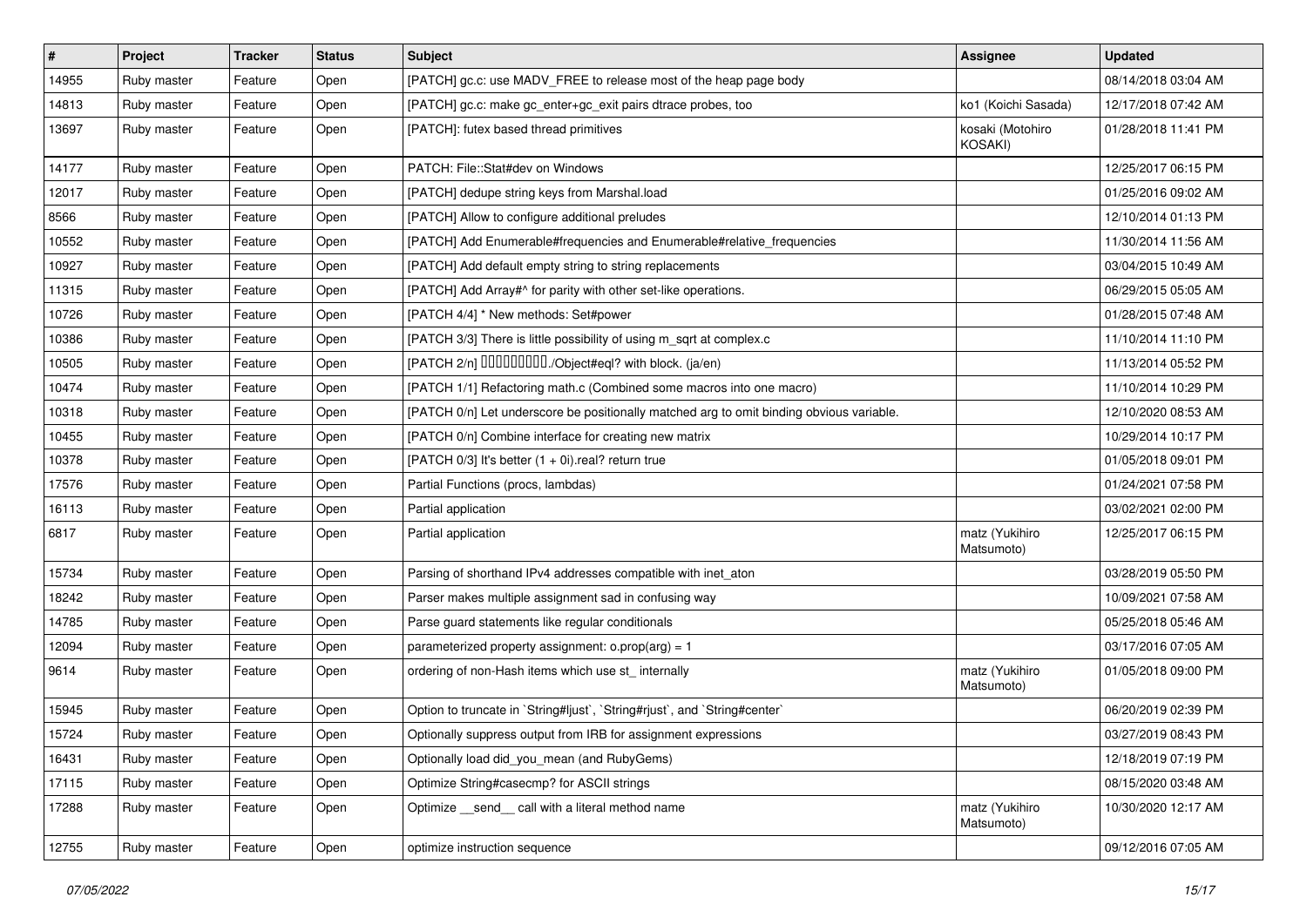| $\sharp$ | Project     | <b>Tracker</b> | <b>Status</b> | <b>Subject</b>                                                                 | <b>Assignee</b>              | <b>Updated</b>      |
|----------|-------------|----------------|---------------|--------------------------------------------------------------------------------|------------------------------|---------------------|
| 16600    | Ruby master | Feature        | Open          | Optimized opcodes for frozen arrays and hashes literals                        |                              | 01/30/2020 09:51 AM |
| 15881    | Ruby master | Feature        | Open          | Optimize deconstruct in pattern matching                                       | ktsj (Kazuki Tsujimoto)      | 12/25/2019 04:28 AM |
| 15721    | Ruby master | Feature        | Open          | optimize comparison of special const                                           |                              | 03/22/2019 06:25 AM |
| 9667     | Ruby master | Feature        | Open          | Optimization of FILE and dir                                                   |                              | 03/25/2014 04:48 AM |
| 16049    | Ruby master | Feature        | Open          | optimization for frozen dynamic string literals "#{exp}".dup and +"#{exp}"     |                              | 08/14/2019 04:30 PM |
| 12403    | Ruby master | Feature        | Open          | Optimise Regexp#match?                                                         |                              | 05/24/2016 05:54 AM |
| 12869    | Ruby master | Feature        | Open          | open-uri's open rejects `BOM' in encoding                                      |                              | 10/25/2016 05:06 AM |
| 8544     | Ruby master | Feature        | Open          | OpenURI should open 'file://' URIs                                             |                              | 12/12/2015 04:30 PM |
| 17173    | Ruby master | Feature        | Open          | open-uri I ciphers IIIIIII                                                     | akr (Akira Tanaka)           | 09/25/2020 09:17 AM |
| 15225    | Ruby master | Feature        | Open          | OpenStruct: Recursively converting child Hash objects to OpenStruct objects.   |                              | 01/03/2021 02:30 AM |
| 14555    | Ruby master | Feature        | Open          | OpenStruct performance doesn't have to be slow                                 |                              | 02/27/2018 12:59 AM |
| 17316    | Ruby master | Feature        | Open          | On memoization                                                                 |                              | 05/13/2022 11:32 AM |
| 15463    | Ruby master | Feature        | Open          | oneshot coverage does not allow counting code lines without coverage           |                              | 12/25/2018 12:52 PM |
| 17258    | Ruby master | Feature        | Open          | Oneshot Branch Coverage                                                        |                              | 10/09/2020 08:26 PM |
| 15936    | Ruby master | Feature        | Open          | on_error in lieu of rescue, raise                                              |                              | 06/21/2019 07:05 PM |
| 8804     | Ruby master | Feature        | Open          | <b>ONCE syntax</b>                                                             | matz (Yukihiro<br>Matsumoto) | 01/04/2020 08:26 PM |
| 8663     | Ruby master | Feature        | Open          | Officialy alias ArgumentError to ArgError                                      | matz (Yukihiro<br>Matsumoto) | 08/09/2013 07:42 PM |
| 11292    | Ruby master | Feature        | Open          | objspace: Dump type of special consts                                          | tmm1 (Aman Karmani)          | 06/22/2015 04:22 AM |
| 12523    | Ruby master | Feature        | Open          | Object#values at`                                                              |                              | 01/05/2020 03:44 PM |
| 8614     | Ruby master | Feature        | Open          | Object#singleton_class with a block                                            |                              | 07/12/2013 10:14 AM |
| 18776    | Ruby master | Feature        | Open          | <b>Object Shapes</b>                                                           |                              | 05/13/2022 01:11 AM |
| 6758     | Ruby master | Feature        | Open          | Object#sequence                                                                |                              | 12/25/2017 06:15 PM |
| 18573    | Ruby master | Feature        | Open          | Object#pack1                                                                   |                              | 02/08/2022 08:51 AM |
| 16374    | Ruby master | Feature        | Open          | Object#nullify to provide scalars with the effect similar to Enumerable#reject |                              | 12/08/2019 02:30 AM |
| 17330    | Ruby master | Feature        | Open          | Object#non                                                                     |                              | 01/25/2021 03:54 PM |
| 18894    | Ruby master | Feature        | Open          | Object#make_shareable                                                          |                              | 07/02/2022 11:42 PM |
| 8506     | Ruby master | Feature        | Open          | Object#iter_for / Object#to_iter                                               |                              | 06/10/2013 05:21 PM |
| 11694    | Ruby master | Feature        | Open          | Numeric#nonpositive?, nonnegative?                                             |                              | 11/16/2015 12:56 AM |
| 17184    | Ruby master | Feature        | Open          | No stdlib function to perform simple string replacement                        | matz (Yukihiro<br>Matsumoto) | 02/23/2021 09:27 PM |
| 18647    | Ruby master | Feature        | Open          | Non-recursive option for iseq-targeted Tracepoints in ruby 2.6+                |                              | 03/18/2022 09:41 AM |
| 8714     | Ruby master | Feature        | Open          | Non-interpolated regular expression literal                                    |                              | 08/02/2013 08:00 PM |